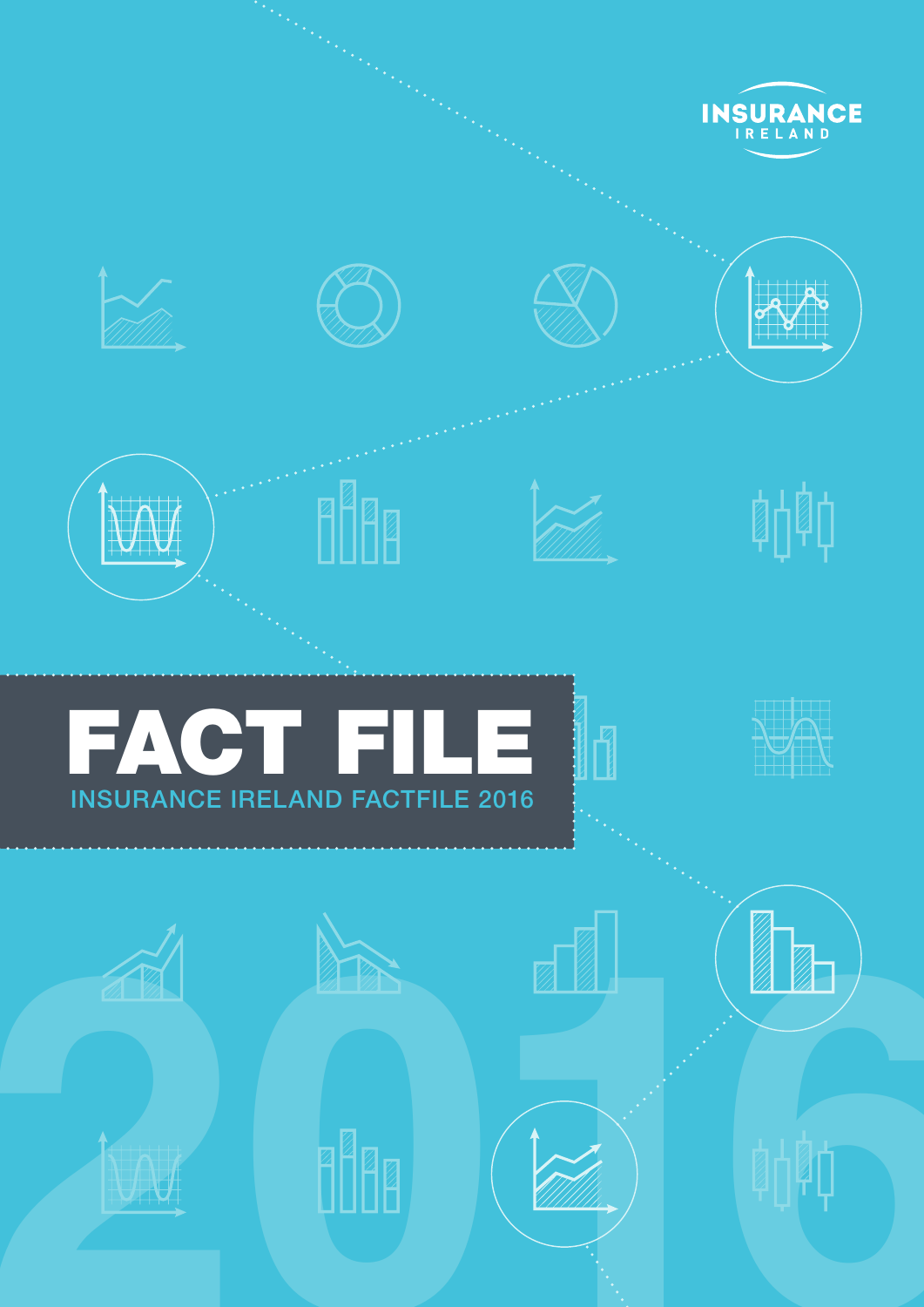# **Contents**

- About Us
- About Factfile
- Executive Summary
- The Irish Insurance Market
- Life Assurance and Pensions Market
- Non-Life Insurance Market
- International Market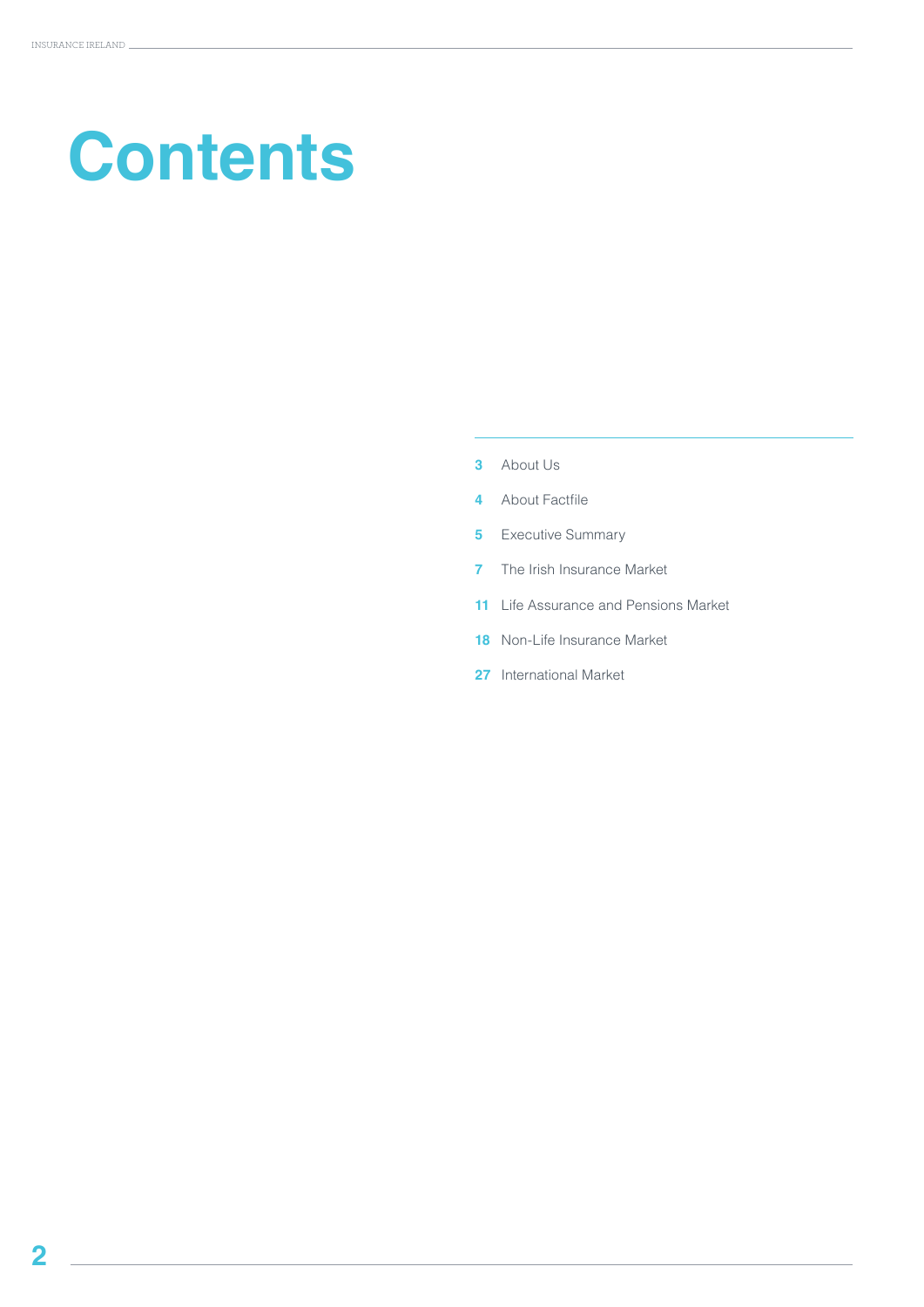### **About Us**

Insurance Ireland is the Voice of Insurance in Ireland and represents the Irish general insurance, health insurance, life assurance, reinsurance and captive management sectors.

Insurance Ireland represents 130 companies providing insurance domestically in Ireland and internationally from Ireland. Total industry employment is approximately 28,000 people both directly and indirectly with one in four jobs in financial services being in insurance. Our members pay out more than €13 billion in claims and benefits to Irish customers annually and contribute over €1.6 billion in tax to the Irish exchequer each year.

Insurance Ireland's mission is to represent and enable the development of the insurance sector for its customers, our members and the broader economy. Insurance Ireland's key functions include:

- **•** Enabling a healthy regulatory and competitive environment
- **•** Building our contribution to society and the economy
- **•** Enabling industry deliver best outcomes for customers
- **•** Representing members' interests to Government, state agencies, regulatory bodies, public representatives, interest groups, the media and the general public
- **•** Representing the position of members at a European level, particularly via Insurance Europe, the European association for national representative bodies, and at a global level via the Global Federation of Insurance Associations (GFIA)
- **•** Developing Ireland as a hub for internationally traded insurance and reinsurance through promotional activity, advocacy, collaboration with state agencies and informing Government policy such as IFS2020

INSURANCE IRELAND **THE VOICE OF INSURANCE VOICE OF INSURANCE JRANCE IRELAN** .<br>Ш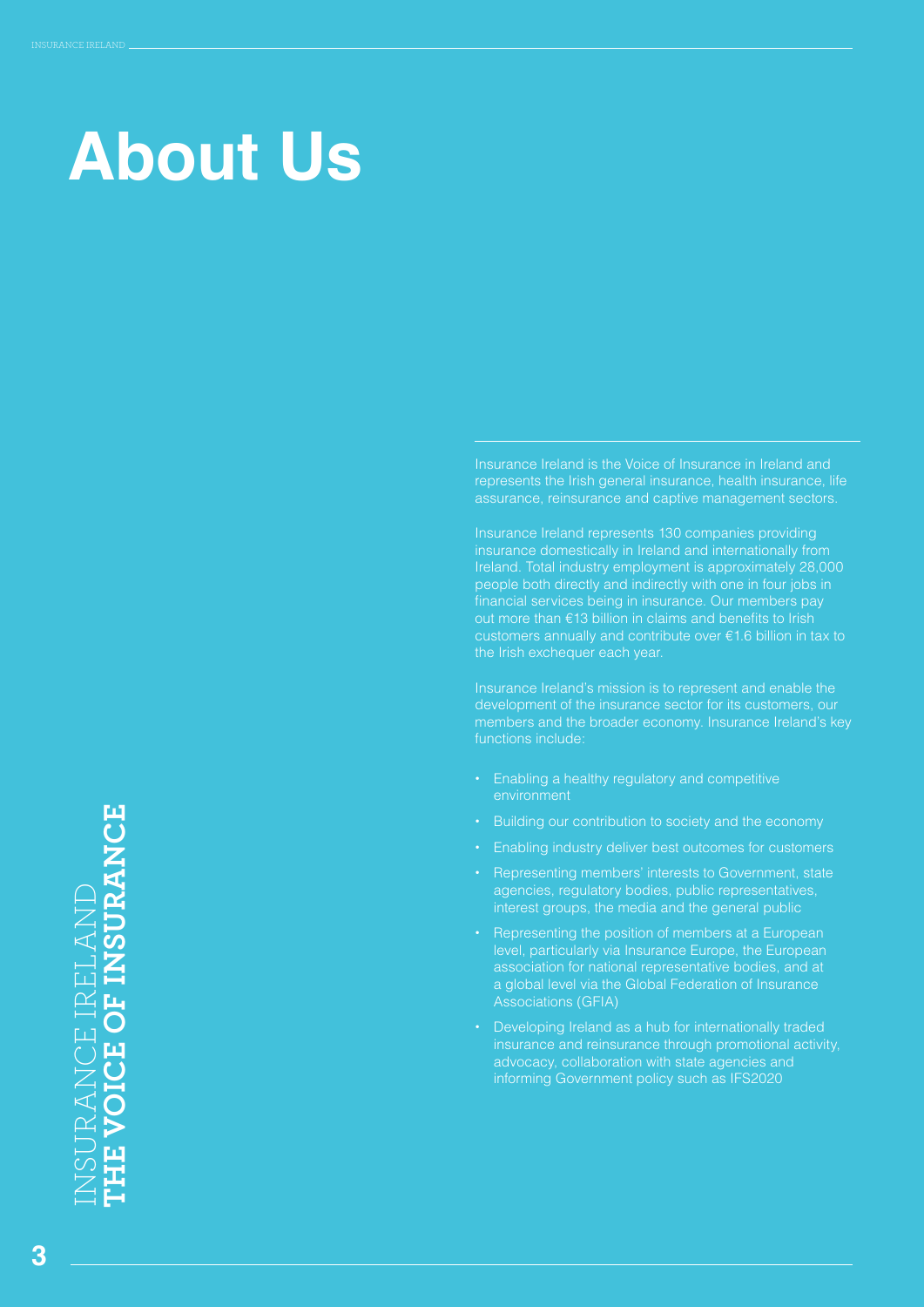# **About Factfile**

Factfile 2016 is part of a series published by Insurance Ireland annually, providing the key facts and figures on the industry in Ireland. This is the twenty-fourth year of publication and the Insurance Ireland Factfile is now a well-established primary source of information on the domestic and international business of insurers based in Ireland. The data is collected from members of Insurance Ireland unless otherwise indicated. AXA is not included in the 2012 figures but is included in the 2013, 2014, 2015 and 2016 analysis.

# **YEARS 2**<br>I PRODUC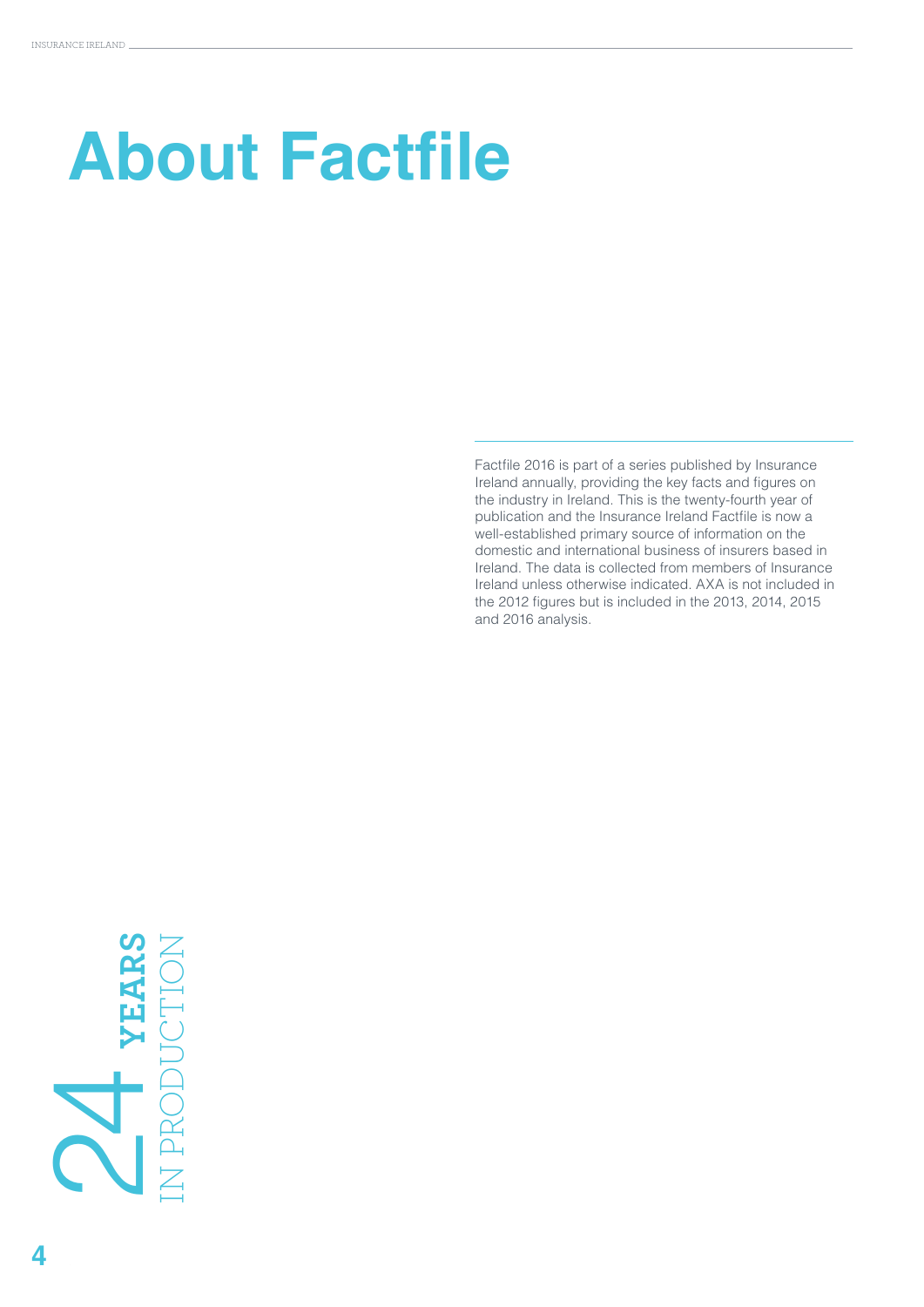## **Executive Summary**

#### **The Irish Insurance Market - A Comparative Overview**

- **•** Gross insurance premium income for life and non-life insurance combined was €12,908.2m in 2016, compared to  $£13,439.1m$  in 2015 – a decrease of 3.9%. Premium income as a percentage of GDP was 4.68%. Premiums per capita decreased from €2,922 in 2015 to €2,746 in 2016.
- **•** The capital values of assets in many investment areas increased in 2016. Assets comprising life policyholders' funds and non-life technical reserves stood at €115bn at the end of the year.
- **•** The insurance sector is a major employer in the Irish economy. Insurance Ireland life and non-life member companies employed over 15,000 people in Ireland as of the end of December 2016.

#### **Life Assurance and Pensions Market**

- **•** Insurance Ireland's life assurance members' aggregate domestic premium income was €9,656m for 2016, which is a decrease of 8.7% on the previous year (€10,577m).
- **•** New annual premium (AP) business was €615m, up 13.3% from €543m in 2015.
- **•** A decrease of 13.5% was recorded for new single premium (SP) business in 2016 (€6,535m).
- **•** New business Annual Premium Equivalent (AP sales + 10% of SP sales) fell 2.3% to €1,268m compared with €1,299m in 2015.
- **•** €8,745m in benefits and claims was paid by domestic life assurance companies during 2016, a decrease of 2.5% on 2015.
- **•** The total value of life assurance protection in force at the end of 2016 was estimated at €410bn, compared to €392bn at the end of 2015, which is an increase of 4.8%.
- **•** The aggregate value of policyholders' funds managed by Insurance Ireland's Life Members increased by 8.7% to €107,280m in 2016. The value of equity payments, which represented 56.5% of total policyholders' funds at the end of 2016, increased by 18% from €51,360m in 2015 to €60,599 in 2016.
- **•** The value of life insurance funds invested in gilts decreased by 3.7% to €26,877m. Gilts now represents 25.1% of life assurance investments, compared to 28.3% in 2015.
- **•** Cash holdings increased from 9.5% in 2015 to 9.7% in 2016, with a value of €10,413m.
- **•** Property assets increased from €4,401m in 2015 to €4,747m in 2016. This represents 4.4% of total life assurance investments.

#### **Non-Life Insurance Market**

- **•** Insurance Ireland's 18 domestic non-life members wrote gross premium of €3253m in 2016 (up 13.7% on 2015). Gross incurred claims costs were €2090m in 2016 (down 0.5% on 2015).
- **•** Motor insurance remains the largest class of non-life insurance with gross written premium of €1694m (52% of all non-life business). Property is the second largest class of non-life business (26%). Liability insurance accounts for 18% of non-life business and is the third largest class.
- **•** Net written premium (i.e., total premium after reinsurance costs have been deducted) was €2324m (up 25.1% on 2015). Net earned premium was €2169m in 2016 (up 18.6% on 2015).
- **•** The number of new claims notified to Insurance Ireland members was 357,409. 59% of new claims were motor claims while 17% were made on property insurance policies (household and commercial property).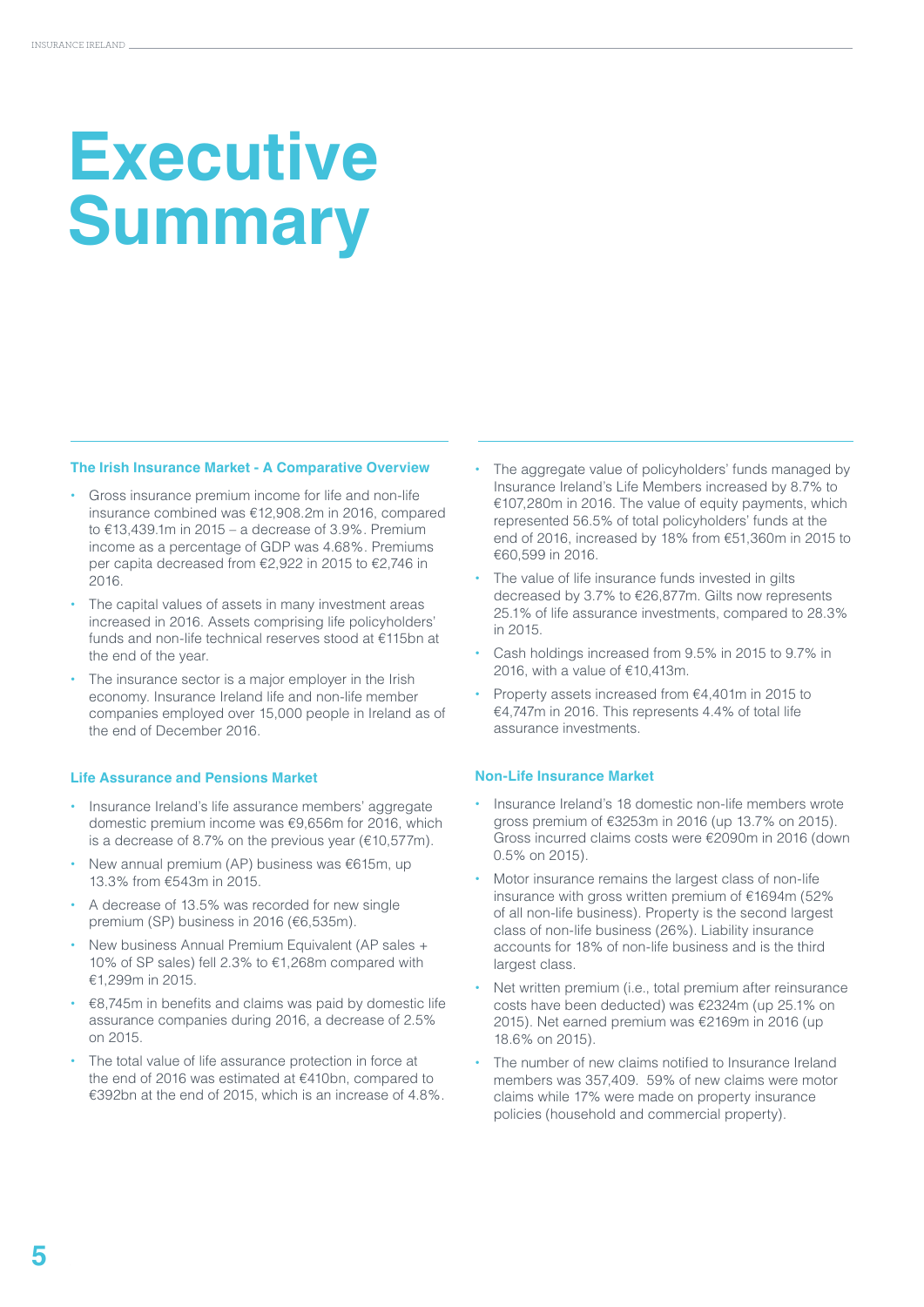**•** Net incurred claims costs amounted to €1642m (up 8.7% on 2015) leading to a net underwriting loss in 2016 of €94m compared with a net underwriting loss of €339m in 2015. After investment income is added, the market made a net operating profit of €16m in 2016 compared with a net operating loss of €216m in 2015.

#### **International Life Assurance Market**

- **•** The vast majority of international premium income is new single premium income. In 2016, the figure for Insurance Ireland's International life members was €18,793m which is a decrease of 8.7% on last year's figure of €20,583m.
- **•** Annual premium income for 2016 was €1,994.9m. This is a 573% increase on the figure for 2015 of €296.4m.
- **•** Over the five-year period from 2012-2016, single premium business has grown from €6,657m in 2012 to €18,792.6m in 2016. Annual premium income also increased from €102m to €1,994.9m over the same period.
- **•** The top two countries for single premium business were Italy and the United Kingdom.
- **•** 98% of international single premium income is represented by unit linked single premium business (Class III).

#### **Health Insurance Market**

**•** Insurance Ireland's four health insurance members write approximately 100% of health insurance in the Irish domestic market. Combined, Insurance Ireland members wrote gross premiums of €2,441m in 2016. Gross incurred claims in 2016 amounted to €2,090m while the number of new claims notified to Insurance Ireland health insurance members in 2016 was 2,103,900.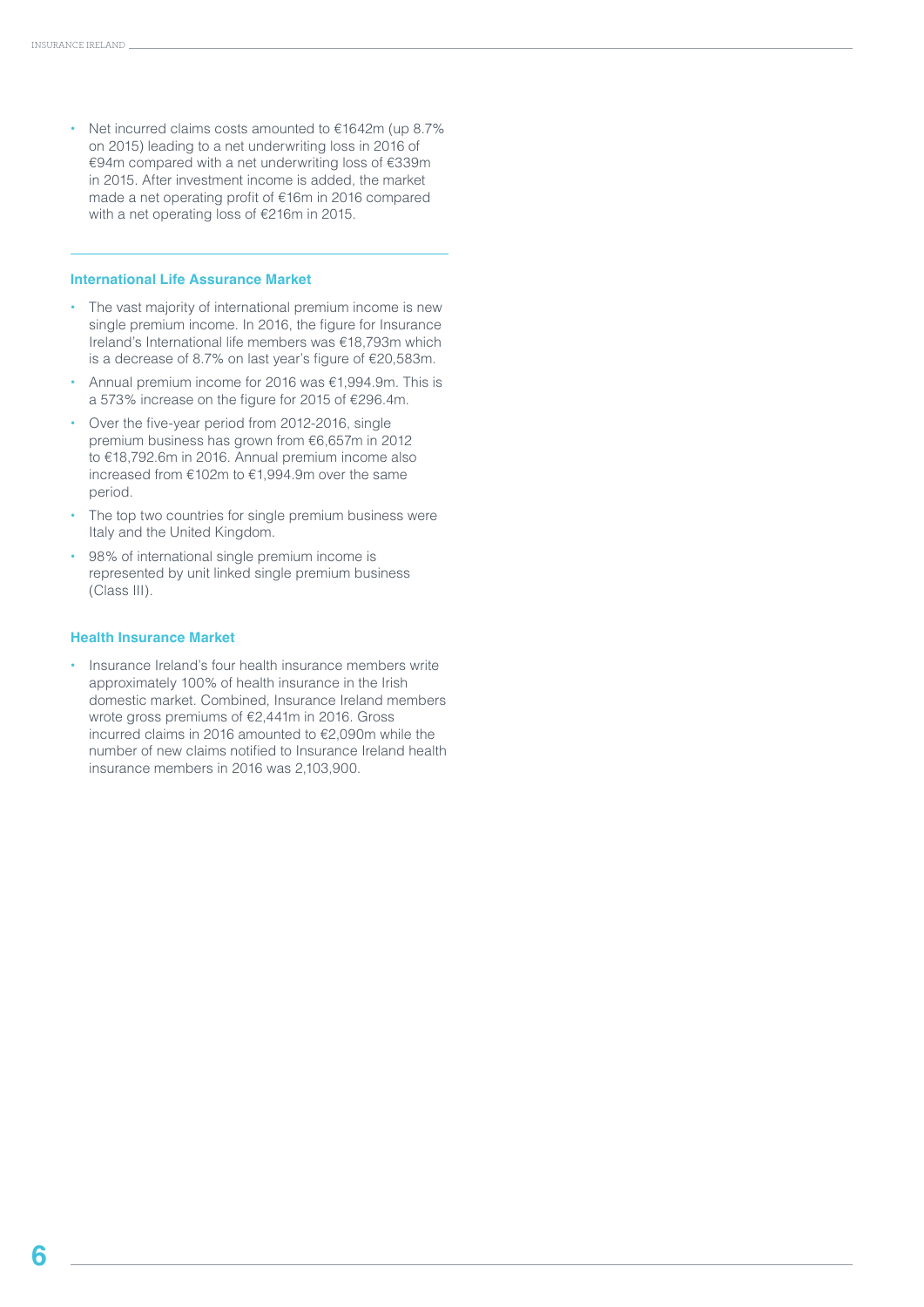### **The Irish Insurance Market**

This chapter provides an overview of trends in the Irish insurance market, both from a recent historical perspective (2012-2016) and in an international context. In addition, data is provided which sets the insurance sector in the context of the wider economy in terms of Gross Domestic Product

(GDP), premiums per head of population and employment. The insurance data presented in this chapter is provided by Insurance Ireland domestic insurance members and does not represent international or health insurance members.

#### **THE INSURANCE MARKET IN THE ECONOMY 2016 Premium Income - Life and Non-Life**

| Year                                                                                            | Life:  | Non Life | <b>Total</b> |
|-------------------------------------------------------------------------------------------------|--------|----------|--------------|
| Gross Premium Income (€m)                                                                       | 9655.5 | 3252.7   | 12908.2      |
| Premium Income: GDP (%)                                                                         | 3.50:  | 1.18:    | 4.68         |
| Premiums per capita $(\epsilon)$                                                                | 2054   | 692      | 2746         |
| Investments <sup>*</sup> $(\epsilon m)$                                                         | 107280 | 7262     | 114542       |
| * Policyholders' funds (life assurance) and Technical Reserves (non-life) at 31st December 2016 |        |          |              |

Gross insurance premium income for life and non-life insurance combined was €12,908.2m, compared to €13,439.1m in 2015 – a decrease of 4%. Premium income as a percentage of GDP was 4.7%. Premiums per capita decreased from €2,922 in 2015 to €2,746 in 2016.

The capital values of assets in many investment areas increased in 2016. Assets comprising life policyholders' funds and non-life technical reserves was €114.5bn at the end of the year.

#### **II Members' Gross Premium Income 2012-2016**

| Year | Life $\epsilon$ m | Non Life €m | Total $\epsilon$ m |
|------|-------------------|-------------|--------------------|
| 2012 | 8150.2            | 2433.8      | 10584.0            |
| 2013 | 8739              | 2573.6      | 11312.6            |
| 2014 | 8988.6            | 2656.4      | 11645.0            |
| 2015 | 10577.1           | 2862.0      | 13439.1            |
| 2016 | 9655.5            | 3252.7      | 12908.2            |

Life gross premium income decreased from €8,150.2m in 2012 to €10,577.1m in 2015 and then decreased to €9,655.5m in 2016. Non-life gross written premium increased from €2,433.8m in 2012 to €3,252.7m in 2016.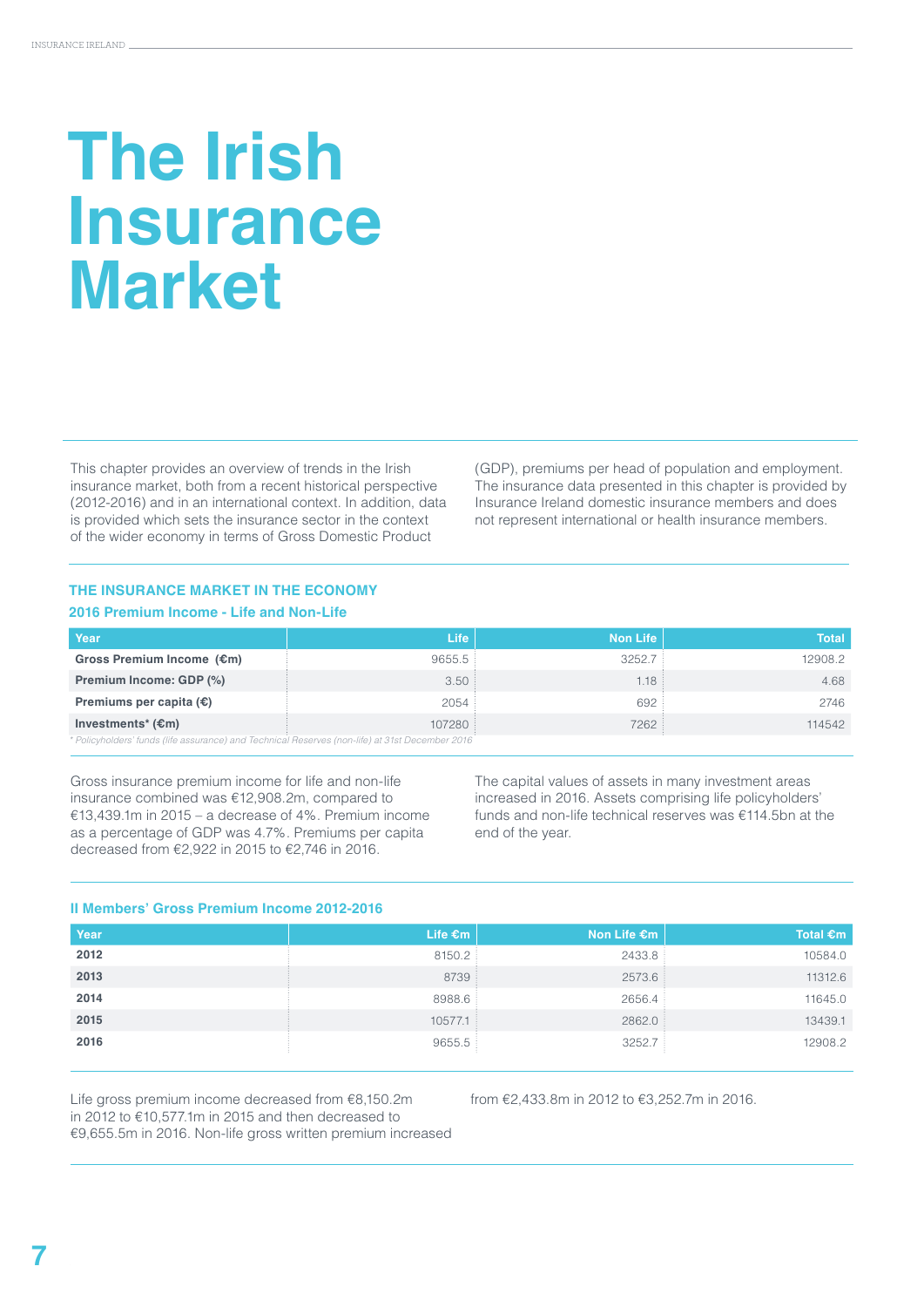| <u>GIUSS FIEIIIUIII IIIUUIIIE AIIU DUIIIESIIU FIUUUUL ZUTZ-ZUTU</u> |                                   |                    |                             |  |  |
|---------------------------------------------------------------------|-----------------------------------|--------------------|-----------------------------|--|--|
| Year                                                                | Gross Insurance Premium Income €m | $GDP * \epsilon m$ | <b>Premium Income:GDP %</b> |  |  |
| 2012                                                                | 10584.0                           | 175561             | 6.0%                        |  |  |
| 2013                                                                | 11312.6                           | 180298             | 6.3%                        |  |  |
| 2014                                                                | 11645.0                           | 194537             | 6.0%                        |  |  |
| 2015                                                                | 13439.1                           | 262037             | 5.1%                        |  |  |
| 2016                                                                | 12908.2                           | 275567             | $4.7\%$                     |  |  |

#### **Gross Premium Income and Domestic Product 2012-2016\***

*\* Revised numbers referenced to 2015*

Market combined life and non-life premium income Increased from 2012 to 2015 but has since decreased from €13,439m in 2015 to €12,908.2m in 2016. Premium income

as a percentage of GDP decreased to 4.7% in 2016.

#### **Life & Non-Life premiums as a Percentage of GDP for Ireland 2012-2016**

| Year |               | Life Premium as % of GDP $\vert$ Non-Life Premium as % of GDP $\vert$ | Total w/out Intl % |
|------|---------------|-----------------------------------------------------------------------|--------------------|
| 2012 | 4.6           | . . 4                                                                 | 6.0                |
| 2013 | 4.8:          | .4                                                                    | 6.3                |
| 2014 | $4.6^{\circ}$ | . . 4                                                                 | 6.0                |
| 2015 | 4.0:          |                                                                       | 5.                 |
| 2016 | 3.5           |                                                                       |                    |

Life premiums as a percentage of GDP Increased from 4.6% in 2012 to 4.8% in 2013 before falling to 3.5% in 2016. Nonlife premiums as a percentage of GDP fell from 1.4% in 2012

to 1.1% in 2015 before Increasing to 1.2% of GDP in 2016.

#### **Year-End Value of Investments**

|              | 2012 €bn $\vert$ | 2013 €bn | $2014$ €bn | $2015$ €bn | 2016 €bn | % Change p.a. |
|--------------|------------------|----------|------------|------------|----------|---------------|
| Life         | 79.208           | 82.309   | 89.217     | 98.712     | 107.280  | 7.9           |
| Non-life     | 5.696:           | 6.462:   | 6.343:     | 5.911      | 7.262    | 6.3           |
| <b>Total</b> | 84.904           | 88.771   | 95.560     | 104.623    | 114.542  | 7.8           |

The value of life policyholders' funds increased from €71.2bn in 2012 to €107.2bn in 2016, an average growth rate of 7.9% over the period. Non-life technical reserves Increased from €5.6bn in 2012 to €7.2bn in 2016, with an average percentage change of 6.3% over the years.

The total value of life and non-life assets was €114.5bn in 2016.

#### **Life Assurance Benefits and Claims Paid 2012-2016**

| Year | Amount €m |
|------|-----------|
| 2012 | 8996      |
| 2013 | 8923      |
| 2014 | 8292      |
| 2015 | 8969      |
| 2016 | 8745      |

€8,745m was paid out by life assurance companies in benefits and claims in 2016. These payments and benefits cover a wide range of areas, including:

- **•** Income and payouts on investment policies for policyholders.
- **•** Payment of death benefits which protect family income.
- **•** Payment of annuity income to pension policy holders.
- **•** Repayment of mortgages in the event of death of a policyholder.
- **•** Lump sum payouts to policyholders with serious illness cover.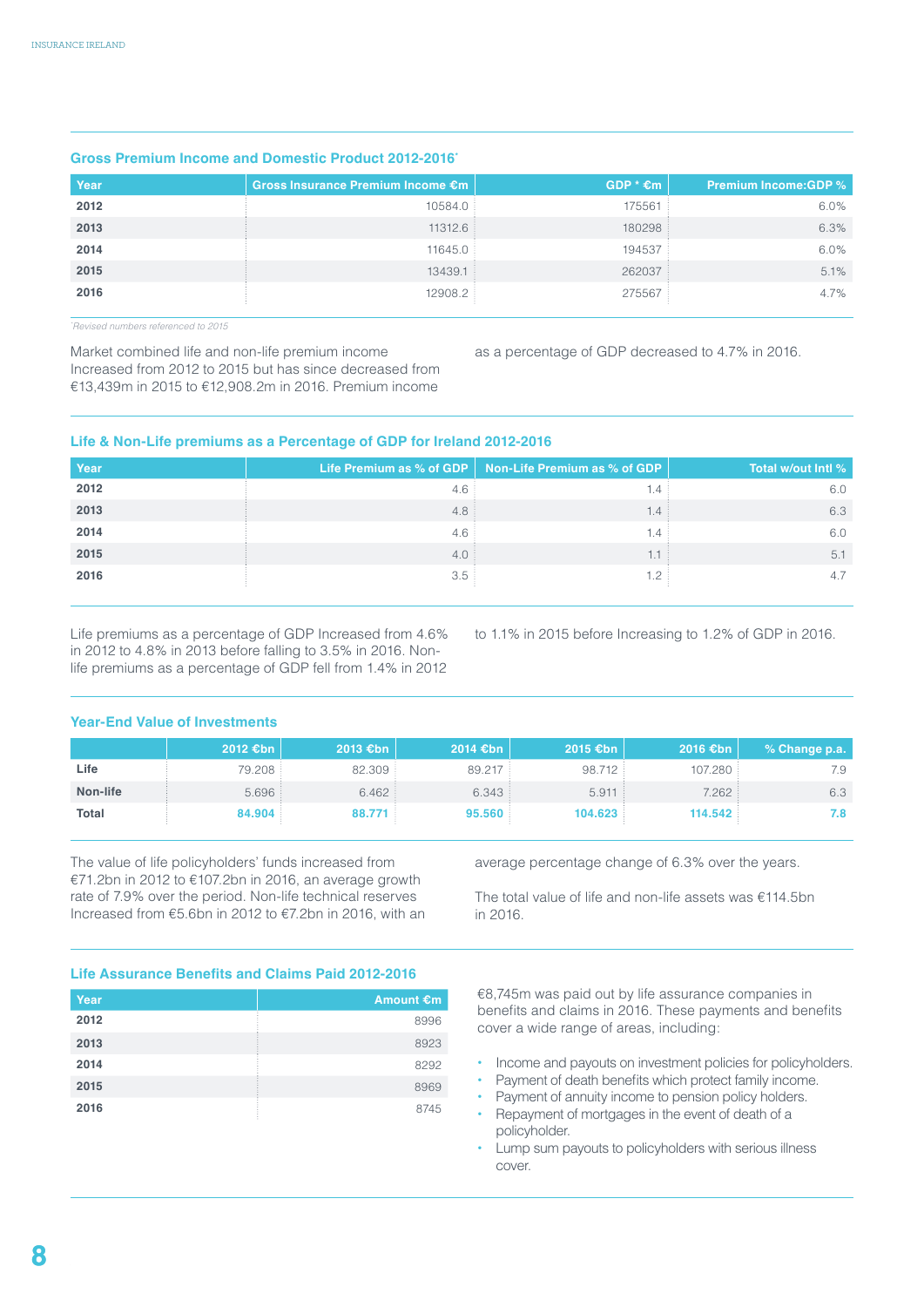#### **Non-Life Insurance Premiums and Claims 2012-2016**

| Year | <b>Gross Earned</b><br><b>Premium €m</b> | <b>Gross Incurred Claims</b><br>€m |
|------|------------------------------------------|------------------------------------|
| 2012 | 2485                                     | 1585                               |
| 2013 | 2630                                     | 1818                               |
| 2014 | 2653                                     | 1891                               |
| 2015 | 2758                                     | 2101                               |
| 2016 | 3055                                     | 2090                               |

The upward trend in gross earned premium for non-life insurance continued In 2016 to stand at €3,055m.

Gross incurred claims followed a similar upward trend from 2012 onwards and reached €2,090m in 2016.

#### **Employment in Insurance Companies in Ireland**

| <b>Employment in Insurance Companies in Ireland as</b><br>at 31st December 2015 |        |
|---------------------------------------------------------------------------------|--------|
| Life                                                                            | 5.527  |
| Non-Life                                                                        | 8.570  |
| Total                                                                           | 14.097 |

The insurance sector is a major employer in the Irish economy. Insurance Ireland life and non-life member companies employed over 15, people in Ireland as of the end of December 2016. In addition, significant numbers are employed in the wider insurance industry e.g. broking, loss adjusting and assessing, and in outsourced service providers.

The 2016 Irish insurance market is set in both a European and a global context in this table. As with Ireland's GDP (0.3%), its global share of total gross insurance premiums (1.2%) is high relative to the country's population (0.06%). This reflects the developed market in Ireland for insurance and the relatively high levels of coverage in major classes of business (motor, property, liability, pensions and mortgage protection) compared to other countries, particularly in less economically developed areas.

#### **The Irish Insurance Market in the World 2016**

|                    |                   | <b>Global Share %</b> |                                      |                                                    |                                       |                                                      |                                                                |
|--------------------|-------------------|-----------------------|--------------------------------------|----------------------------------------------------|---------------------------------------|------------------------------------------------------|----------------------------------------------------------------|
|                    | <b>Population</b> | <b>GDP</b>            | <b>Life Gross</b><br><b>Premiums</b> | <b>Non-Life</b><br><b>Gross</b><br><b>Premiums</b> | <b>Total Gross</b><br><b>Premiums</b> | <b>Total Gross</b><br><b>Premiums as</b><br>% of GDP | <b>Total Gross</b><br><b>Premiums Per</b><br><b>Capita USD</b> |
| <b>Ireland</b>     | 0.06              | 0.38                  | 1.96                                 | 0.38                                               | 1.25                                  | 7.21                                                 | 4,408                                                          |
| <b>EU</b>          | 7.21              | 21.88                 | 30.90                                | 25.80                                              | 28.60                                 | 7.40                                                 | 2,383                                                          |
| <b>OECD</b>        | 17.39             | 62.86                 | 75.70                                | 80.60                                              | 77.90                                 | 7.50                                                 | 2,757                                                          |
| <b>Europe</b>      | 11.07             | 26.24                 | 32.80                                | 28.90                                              | 31.10                                 | 6.73                                                 | 1,620                                                          |
| America*           | 13.44             | 33.41                 | 25.90                                | 44.30                                              | 34.10                                 | 6.50                                                 | 1,636                                                          |
| Asia               | 58.72             | 35.49                 | 38.20                                | 23.30                                              | 31.60                                 | 5.59                                                 | 343                                                            |
| Oceania            | 0.53              | 1.95                  | 1.50                                 | 2.50                                               | 2.00                                  | 6.30                                                 | 2,343                                                          |
| <b>Africa</b>      | 16.23             | 2.91                  | 1.60                                 | 1.00                                               | 1.30                                  | 2.77                                                 | 50                                                             |
| <b>Total World</b> | 100.00            | 100.00                | 100.00                               | 100.00                                             | 100.00                                | 6.28                                                 | 638                                                            |

*Figures are rounded USD Sources: Swiss Re Sigma No 3/2017; CSO; CIA's - The World Factbook and Insurance Ireland \*Includes Latin America and Caribbean*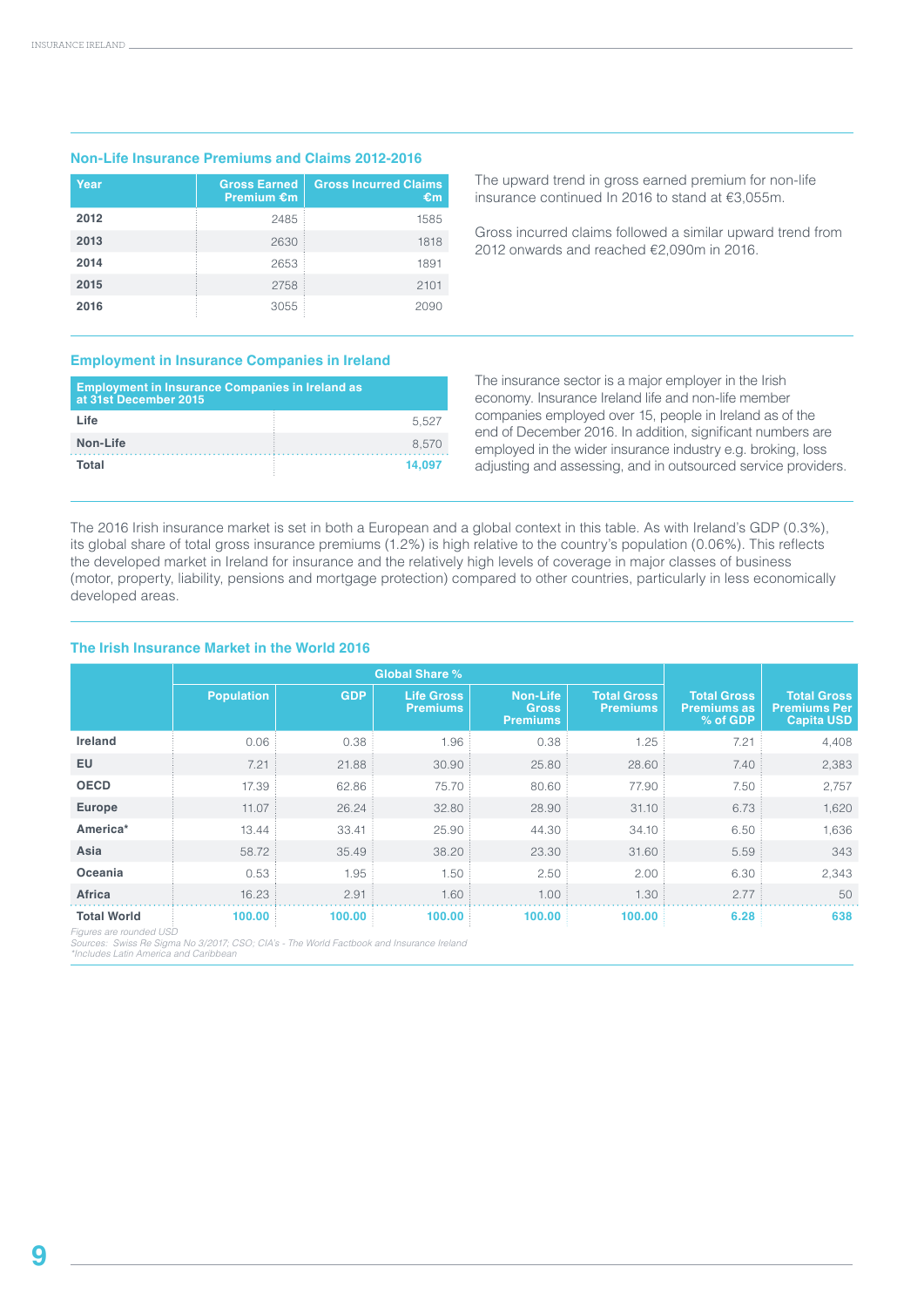The premium spent per capita for 2016 in Ireland is compared to some other advanced industrialised countries in this table. The figure for Ireland of US\$4,408 is higher than some other European countries such as Italy and Germany but is also lower than others, such as Denmark and The Netherlands. A factor which needs to be noted, particularly when making comparisons with other European states, is that countries such as Germany have higher taxation rates and more developed social insurance systems. Therefore, a greater proportion of the costs associated with accidents are catered for through the social insurance system. This has an impact on the level of compensation awarded for insurance claims made against insurance companies and ultimately on premium rates and volumes.

#### **Insurance density: Premiums per capita 2016**

| <b>Country</b>                                     | <b>Premium Per Capita 2016</b><br>(USD) |
|----------------------------------------------------|-----------------------------------------|
| <b>Cayman Islands</b>                              | 12160                                   |
| <b>Hong Kong</b>                                   | 7679                                    |
| <b>Switzerland</b>                                 | 6934                                    |
| <b>Denmark</b>                                     | 5159                                    |
| <b>Finland</b>                                     | 5061                                    |
| <b>Netherlands</b>                                 | 4717                                    |
| Luxembourg                                         | 4589                                    |
| Ireland                                            | 4408                                    |
| <b>Taiwan</b>                                      | 4321                                    |
| <b>United States</b>                               | 4174                                    |
| <b>United Kingdom</b>                              | 4064                                    |
| Singapore                                          | 3777                                    |
| Japan                                              | 3732                                    |
| <b>Sweden</b>                                      | 3410                                    |
| Norway                                             | 3399                                    |
| <b>Australia</b>                                   | 3397                                    |
| <b>France</b>                                      | 3395                                    |
| <b>South Korea</b>                                 | 3362                                    |
| Canada                                             | 3161                                    |
| <b>Belgium</b>                                     | 2613                                    |
| Germany                                            | 2548                                    |
| Italy                                              | 2499                                    |
| <b>Macao</b>                                       | 2329                                    |
| <b>New Zealand</b>                                 | 2191                                    |
| <b>Austria</b><br>Source: Swiss Re Sigma No 3/2017 | 2177                                    |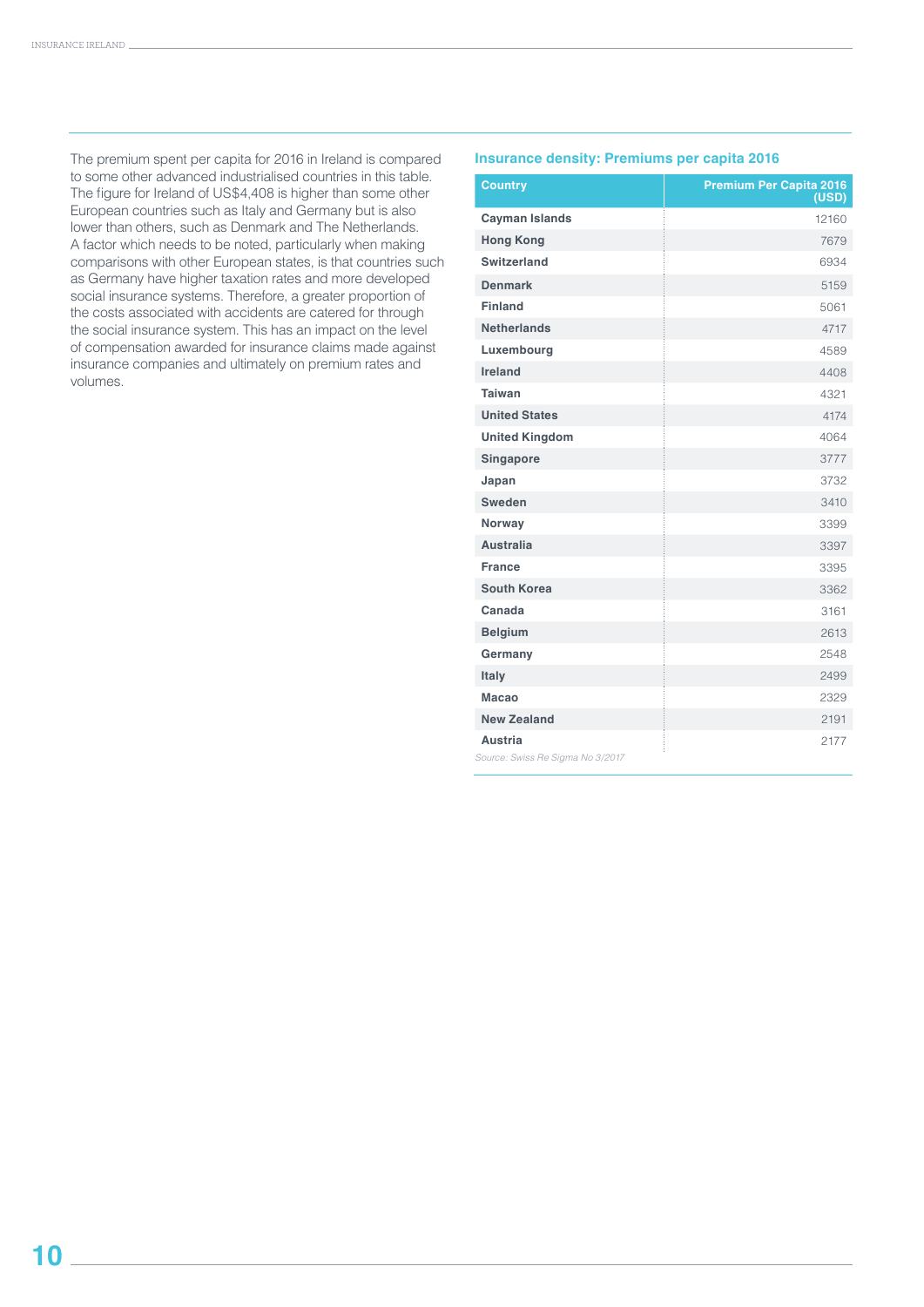### **Life Assurance and Pensions Market**

### 2012– 2016

#### **GLOSSARY OF LIFE ASSURANCE TERMS**

#### **Annual/Regular Premium Policy**

A policy under which the policyholder makes annual/regular payments of premium to finance life assurance protection cover or to build up an investment or retirement fund.

#### **Annual Premium Equivalent (APE)**

An industry standard formula for calculating levels of new life and pensions business over a period of time, to smooth out the effect of large, one-off payments. It is the total of new annual premiums plus 10% of single premiums.

#### **Critical Illness Insurance**

Critical illness insurance pays the policyholder an agreed sum if he/she contracts one of the serious illnesses specified in the policy documentation. Typical illnesses covered include cancer, stroke, heart attack, multiple sclerosis and kidney failure.

#### **Industrial Branch Business**

This refers to regular premium protection business where the life assurance company representative collects premiums, usually on a weekly basis. The importance of this type of business has declined over the years.

#### **Intermediary**

An intermediary is a broker or agent who advises clients about their insurance needs, helps them to select the most appropriate policy and provides an ongoing service in all subsequent matters relating to the policy.

#### **Maturity Value**

This is the final value of a savings policy if it is allowed to run for the full term specified in the contract.

#### **Pensions/Annuities**

For many people, the income they receive from the State on retirement will not be sufficient to support them. For this reason, many people choose to provide for their retirements by taking out pensions with a life assurance company. One of the options at retirement is an annuity – an insurance contract which provides an income for life.

#### **Income Protection Insurance**

Income Protection Insurance (also known as Permanent Health Insurance) is a protection policy that provides an income if the policyholder is unable to work because of sickness or disability. Each policy includes a "deferred period". The individual must be off work because of illness for longer than the deferred period before an income is payable under the policy. The deferred period is usually 13, 26 or 52 weeks. Cover is available on an individual or group basis (e.g. where an employer establishes a scheme for employees).

#### **Personal Retirement Savings Accounts**

Personal Retirement Savings Accounts (PRSAs) are flexible personal pensions.

#### **Single Premium**

A lump sum life investment or pension policy under which the policyholder makes a one-off payment to the life office. The life office uses the money to provide life assurance protection or invests it on the policyholder's behalf for repayment, with investment gains, at the end of the policy term (or in the case of a pension, purchases retirement benefits for the policyholder at retirement).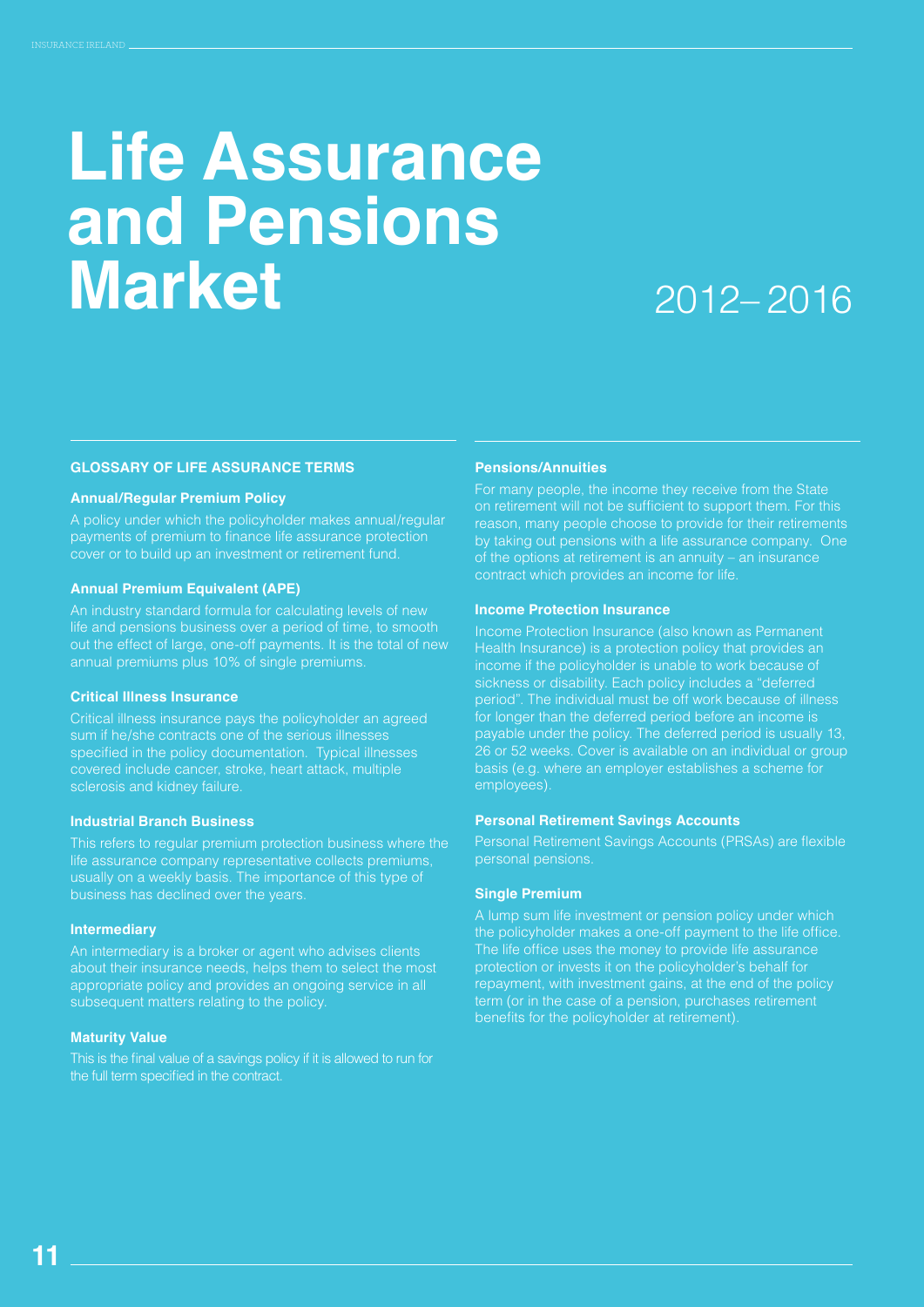#### **2016 Key Life and Pensions Statistics**

|                                      | New Business (€m)     |                              |                                 | <b>Total Annual</b><br>Premium $\epsilon$ m (3) | <b>All Business €m</b><br>$(2) + (3)$ |
|--------------------------------------|-----------------------|------------------------------|---------------------------------|-------------------------------------------------|---------------------------------------|
|                                      | Annual<br>Premium (1) | <b>Single</b><br>Premium (2) | A.P.E.<br>$(1) + 10\%$ of $(2)$ |                                                 |                                       |
| Individual Assurances and Annuities  | 122.9                 | 1711.4                       | 294.0                           | 1218.3                                          | 2929.7                                |
| Pension Scheme Business              | 384.5                 | 3424.6                       | 727.0                           | 1312.8                                          | 4737.4                                |
| Self-employed Pensions (Incl. PRSAs) | 82.1                  | 1398.9                       | 222.0                           | 395.4                                           | 1794.3                                |
| Permanent Health Insurance           | 25.2                  | $-0.1$                       | 25.2                            | 190.8                                           | 190.7                                 |
| <b>Industrial Branch Business</b>    | 0.0                   | 0.0                          | 0.0                             | 3.4                                             | 34                                    |
| <b>Total</b>                         | 614.7                 | 6534.8                       | 1268.2                          | 3120.7                                          | 9655.5                                |

Insurance Ireland's life assurance members' aggregate domestic premium income was €9,656m for 2016, which is a decrease of 8.7% on the previous year (€10,577m).

New annual premium (AP) business was €615m, up 13% from €543m in 2015.

A decrease of 13.5% was recorded for new single premium (SP) business in 2016 (€6,535m).

New business Annual Premium Equivalent (AP sales + 10% of SP sales) fell 2.3% to €1,268m compared with €1,299m in 2015.



Pension scheme business (49.1%) and individual assurances and annuities (30.3%) continue to be the two main segments of life assurance gross premium income.

The self-employed pensions & associated business (including PRSAs) segment increased from 13.4% in 2015 to 18.6% in 2016.

Premium income from Permanent Health Insurance (PHI) as a percentage of life assurance gross premium income increased from 1.6% to 2%. Industrial branch business remained static at 0.04%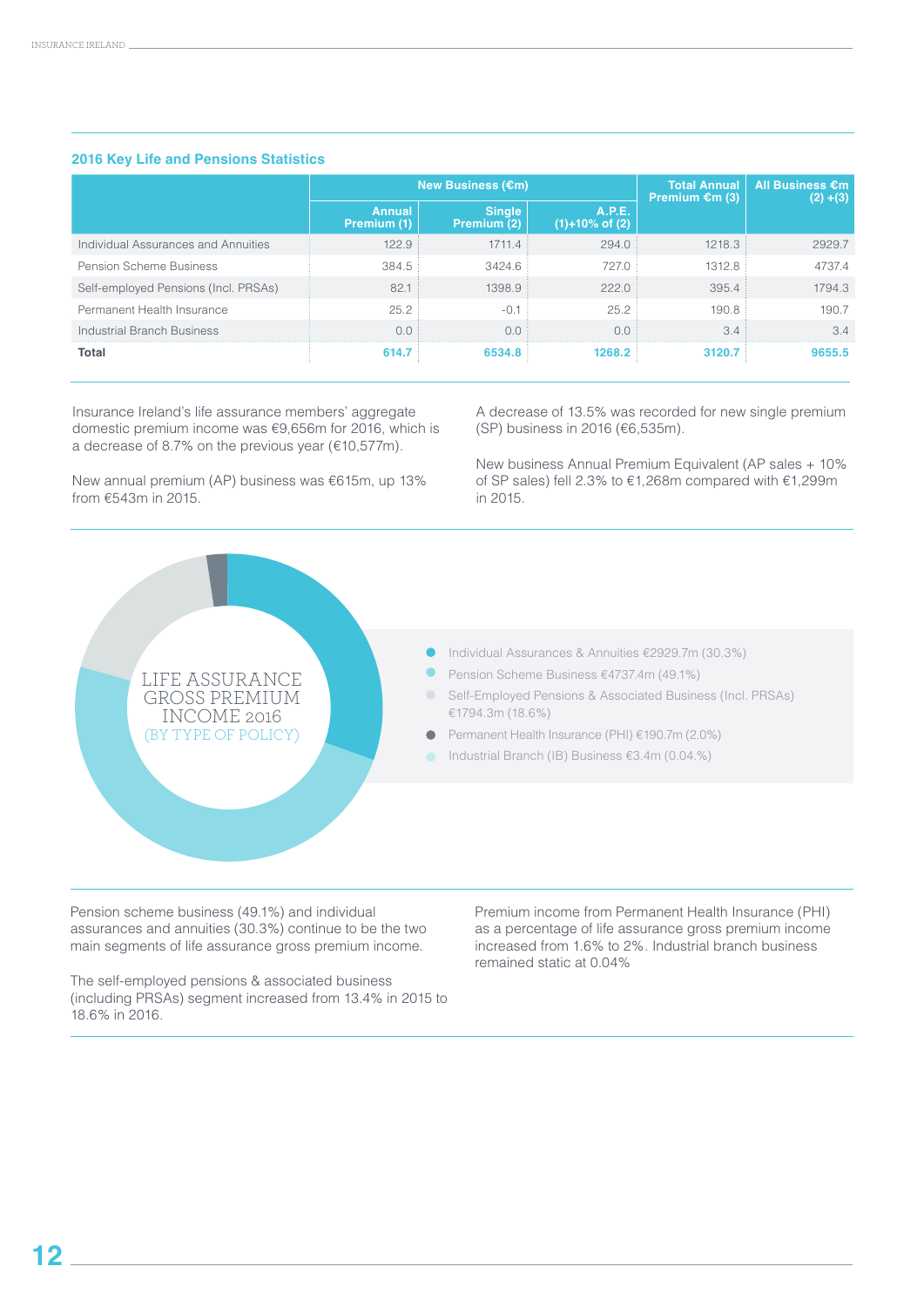

€8,745m in benefits and claims was paid by domestic life assurance companies during 2016, a decrease of 2.5% on 2015. These payments and benefits cover a wide range of products which take a number of forms, for example: one-off lump sum payments to policyholders in the event of serious illness; or, in the case of pensions, the payment of regular incomes to policyholders/beneficiaries.

The majority of claims were paid under individual assurance/ annuity contracts (41.4%, up from 35.8% in 2015) and pension schemes (42.9%, down from 46.6% in 2015), followed by self-employed pensions and associated business (12.8%, down from 14.9% in 2015).

#### **Benefits and Claims By Type (€m)**

| <b>Surrenders and Maturities</b> | 7401.5 |
|----------------------------------|--------|
| Death / Critical Illness Claims  | 8681   |
| <b>Annuities</b>                 | 4756   |
| Total                            | 8745.2 |

Claims under individual assurance/annuity contracts were up 12.7% to €3,621m in 2016. Claims under self-employed pensions and associated business fell by 16% from €1,334m in 2015 to €1,121m in 2016. Pension scheme business decreased by 10.4% from €4,182m to €3,748m. There was a 28.7% increase in critical illness pay-outs (to €108.6m) following a 9% decrease in 2015.

The total value of life assurance protection in force at the end of 2016 was estimated at €410.3bn, compared to €391.5bn at the end of 2015, which is an increase of 4.8%.

This chart provides a breakdown of benefits and claims by type:

- **•** The largest category is benefits paid on policy surrenders and maturities, with €7,402m paid in 2016 (a decrease of 1.8% on 2015). This category represents 85% of total payments made last year;
- **•** Death and critical illness claims under protection contracts amounted to €868.10m, an increase of 11.9% on 2015; and
- **•** Annuity payments totalled €475.6m in 2016, a decrease of 27.6% on 2015.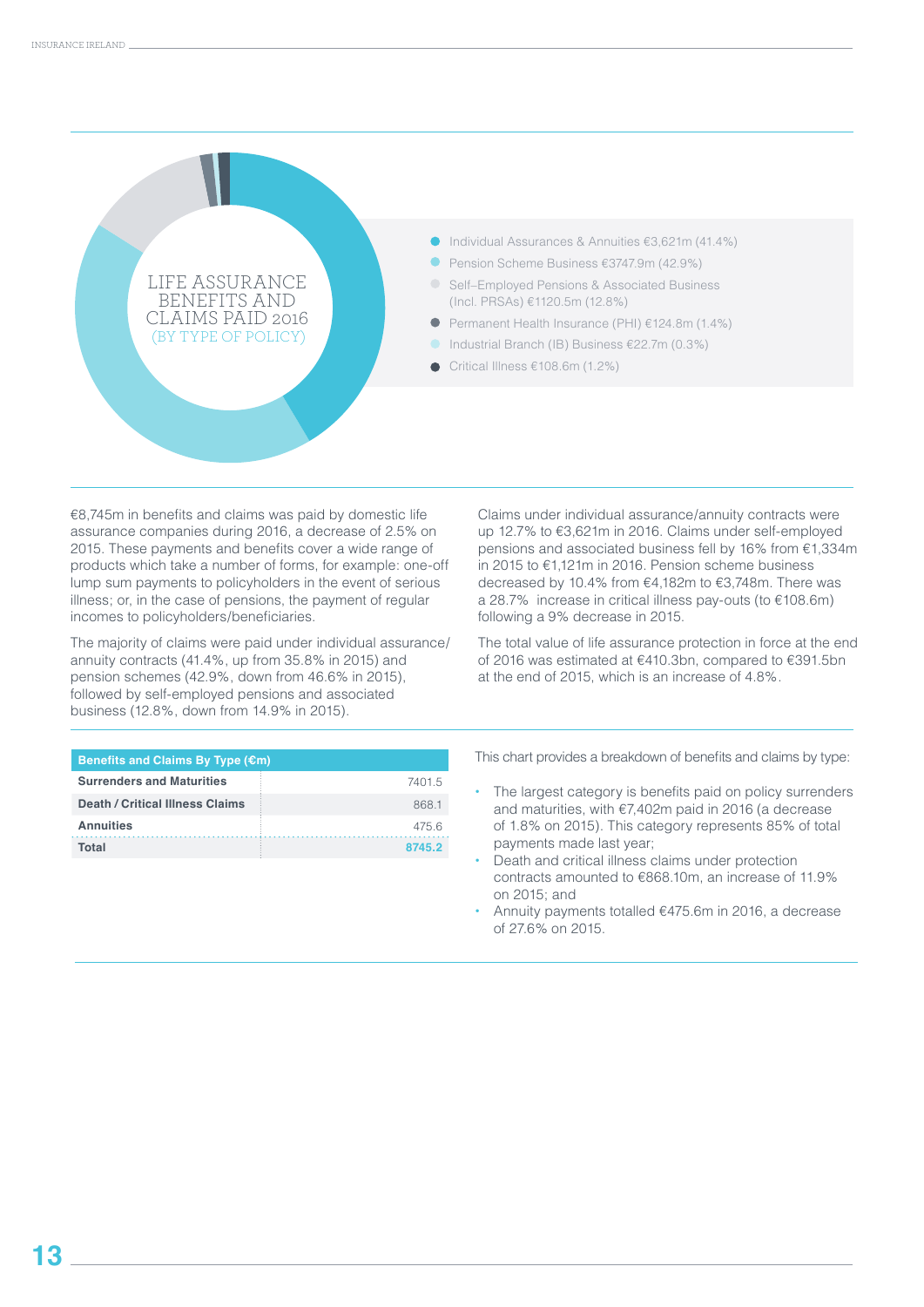|         |              |                | <b>Brokers %</b> |                 |                | Agents %     |              |              | <b>Tied Agents %</b> |                |      | <b>Employee &amp; Company</b><br><b>Representatives %</b> |                |                | Direct % |          |
|---------|--------------|----------------|------------------|-----------------|----------------|--------------|--------------|--------------|----------------------|----------------|------|-----------------------------------------------------------|----------------|----------------|----------|----------|
|         |              | 2014           | 2015             | 2016            | 2014           | 2015         | 2016         | 2014         | 2015                 | 2016           | 2014 | 2015                                                      | 2016           | 2014           | 2015     | 2016     |
| Annual  | Life         | 12             | 11               | 9               |                |              | 0:           | 9            | 8                    | ΠD,            | 6:   | 5:                                                        | 4:             | 0:             | 0:       | $\Omega$ |
| Premium | Pensions     | 53             | 51               | 48              |                | 0:           |              | 6            | 6                    | 6              | 9    | 8:                                                        | 8              | 4:             | 8        | 16       |
|         | <b>Total</b> | 65             | 62               | 57              | 2 <sup>1</sup> |              |              | 15<br>$\sim$ | 14                   | 13             | 15   | 13                                                        | $12 \,$        | 4 <sup>1</sup> | 8        | 16       |
| Single  | Life         | 6 <sup>3</sup> |                  | 3:              | $\Omega$       | 0:           | $\Omega$     | 3            | $\Delta$             | $\circ$ :      |      | 3                                                         | $2$ .          | 31             | 46       | 63       |
| Premium | Pensions     | 35             | 27               | 19              | 0:             | 0:           | 0:           | 2:           | 2:                   |                | 2:   |                                                           | n.             | 15:            | 12:      | 9        |
|         | Total        | 41             | 32               | 22 <sub>2</sub> | $\mathbf{0}$   | $\mathbf{0}$ | $\mathbf{0}$ | 5            | 6                    | 3 <sup>1</sup> | 6    | 4 <sup>1</sup>                                            | 3 <sup>1</sup> | 46             | 58       | 72       |

#### **Sources of Life Assurance Business**

The chart provides a breakdown of the proportion of new business written through the various sales channels. In 2016, brokers' new business market share decreased by five percentage points to 57% for annual premium (AP) business, and by ten percentage points for single premium (SP) business to 22%.

Brokers' AP pensions business decreased by 3% to 48% in 2015. SP pensions business continues to decline decreasing to 19% in 2016. AP for life business reduced marginally to 9% and SP life business decreased from 5% to 3%.

Life office employees and company representatives (direct sales force) saw their share of AP decrease by 1% over the

period (to 12%). Their share of SP business also dropped to 3% in 2016.

Direct sales, other than through employed salespeople (e.g. telephone, internet and direct response sales), doubled to 16% in 2016, while their SP also increased to 72%, an increase of 14% from 2015.

Independent agents' AP business remained at 1%, while their SP business remained at 0% for 2016.

The percentage of AP business written through tied agents decreased from 14% in 2015 to 13% in 2016 while SP business written via tied agents decreased to 3% in the same period.



The aggregate value of policyholders' funds managed by Insurance Ireland's Life Members increased by 8.7% to €107,280m in 2016. The value of equity payments, which represented 56.5% of total policyholders' funds at the end of 2016, increased by 18% from €51,360m in 2015 to €60,599 in 2016.

The value of life insurance funds invested in gilts decreased by 3.7% to €26,877m. Gilts now represents 25.1% of life assurance investments, compared to 28.3% in 2015.

Cash holdings increased from 9.5% in 2015 to 9.7% in 2016, with a value of €10,413m.

Property assets increased from €4,401m in 2015 to €4,747m in 2016. This represents 4.4% of total life assurance investments.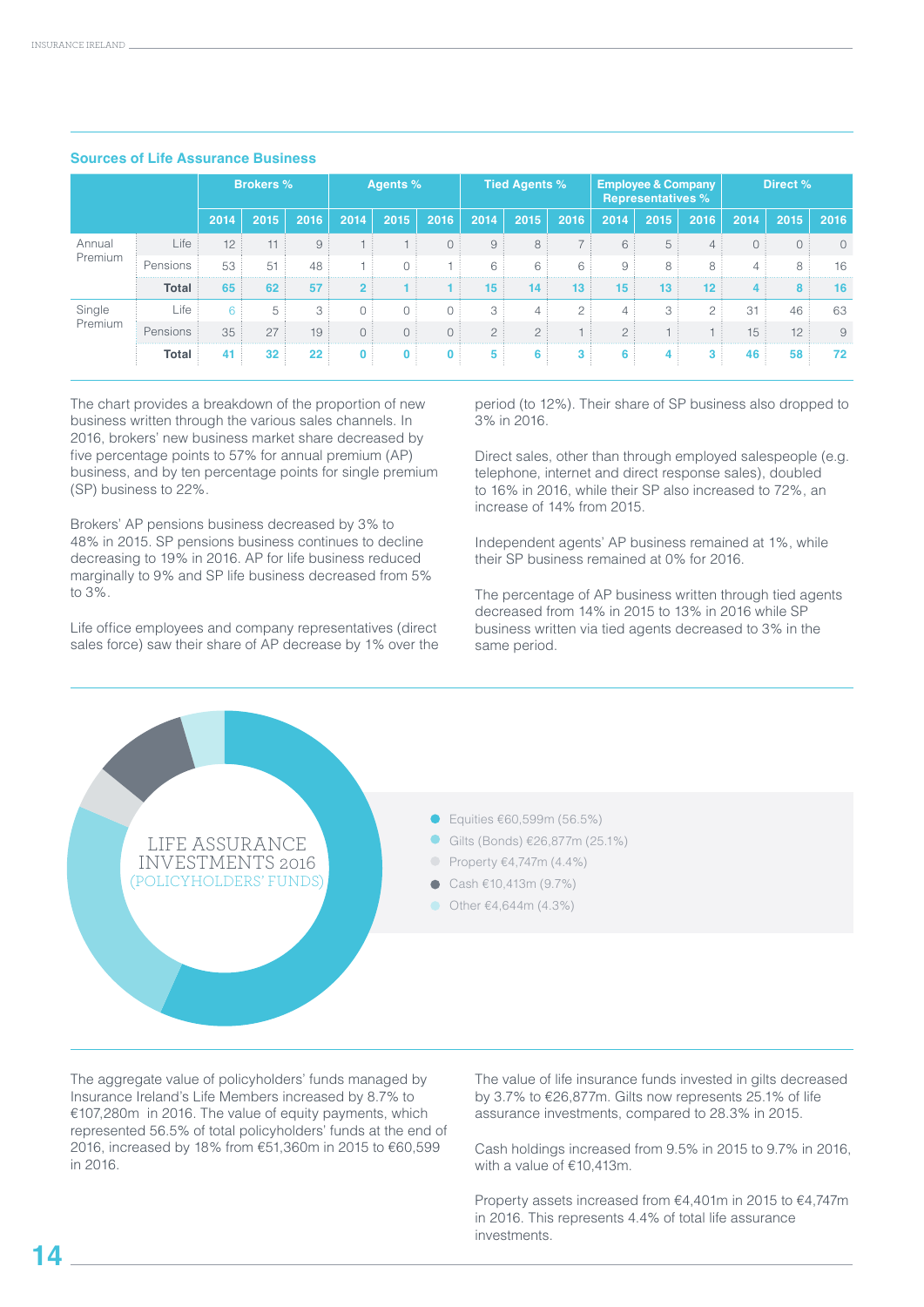#### **Investments (Policyholders' funds) By Type & Location 2016**

|                       | Irish $\epsilon$ m | Foreign $\epsilon$ m | Total $\epsilon$ m |
|-----------------------|--------------------|----------------------|--------------------|
| Equities <sup>1</sup> | 10148:             | 50451                | 60599              |
| Gilts <sup>2</sup>    | 2105:              | 24772 :              | 26877              |
| Property <sup>3</sup> | 3679               | 1068                 | 4747               |
| Cash                  | 2519:              | 7894                 | 10413              |
| <b>Other</b>          | 2314:              | 2330                 | 4644               |
| <b>Total</b>          | 20765              | 86515                | 107280             |

1 Inc. preference, guaranteed and ordinary stocks and unit trusts<br>2 Inc. Government, local & public authority securities<br>3 Inc. own use buildings, office, residential, commercial and individual investment properties and de

This table illustrates the breakdown of investments by type and location. 19.4% of investments were in Ireland in 2016 with a total value of €20,765 compared to €23,580 in 2015. Foreign investments in 2016 were €86,515m, representing 80.6% of total investments.

49% of domestic investments are in equities, while 17.7% are in property holdings and 12.1% were in cash. Gilts were 10.1% of Irish investments in 2016.

58% of the foreign holdings are equities. The second largest foreign asset class is gilts at 28.6%. The proportion of foreign holdings invested in property in 2016 was 1.2%, while the percentage invested in cash was 9.1%.

#### **Market Trends 2012 – 2016**

|                                                    | 2012<br>€m | 2013<br>€m | 2014<br>€m | 2015<br>€m | 2016<br>€m | <b>Annual Change</b><br>2012-2016 % |
|----------------------------------------------------|------------|------------|------------|------------|------------|-------------------------------------|
| <b>Premium Income</b><br>(Annual Premium Business) | 3172       | 2934       | 2885       | 3021       | 3121       | $-0.4$                              |
| <b>Premium Income</b><br>(All Business)            | 8150       | 8739       | 8989       | 10577      | 9656       | 4.3                                 |
| <b>New Business</b>                                |            |            |            |            |            |                                     |
| <b>Annual Premiums</b>                             | 434        | 426        | 490        | 543        | 615        | 9.1                                 |
| Single Premiums                                    | 4978       | 5805       | 6103       | 7556       | 6535       | 7.0                                 |
| Annual Premium Equivalent (APE)                    | 931        | 1006       | 1100       | 1299       | 1268       | 8.0                                 |
| <b>Benefits &amp; Claims</b>                       | 8996       | 8923       | 8292       | 8969       | 8745       | $-0.7$                              |





- Total Premium Income
- New Business (Annual Premium Equivalent)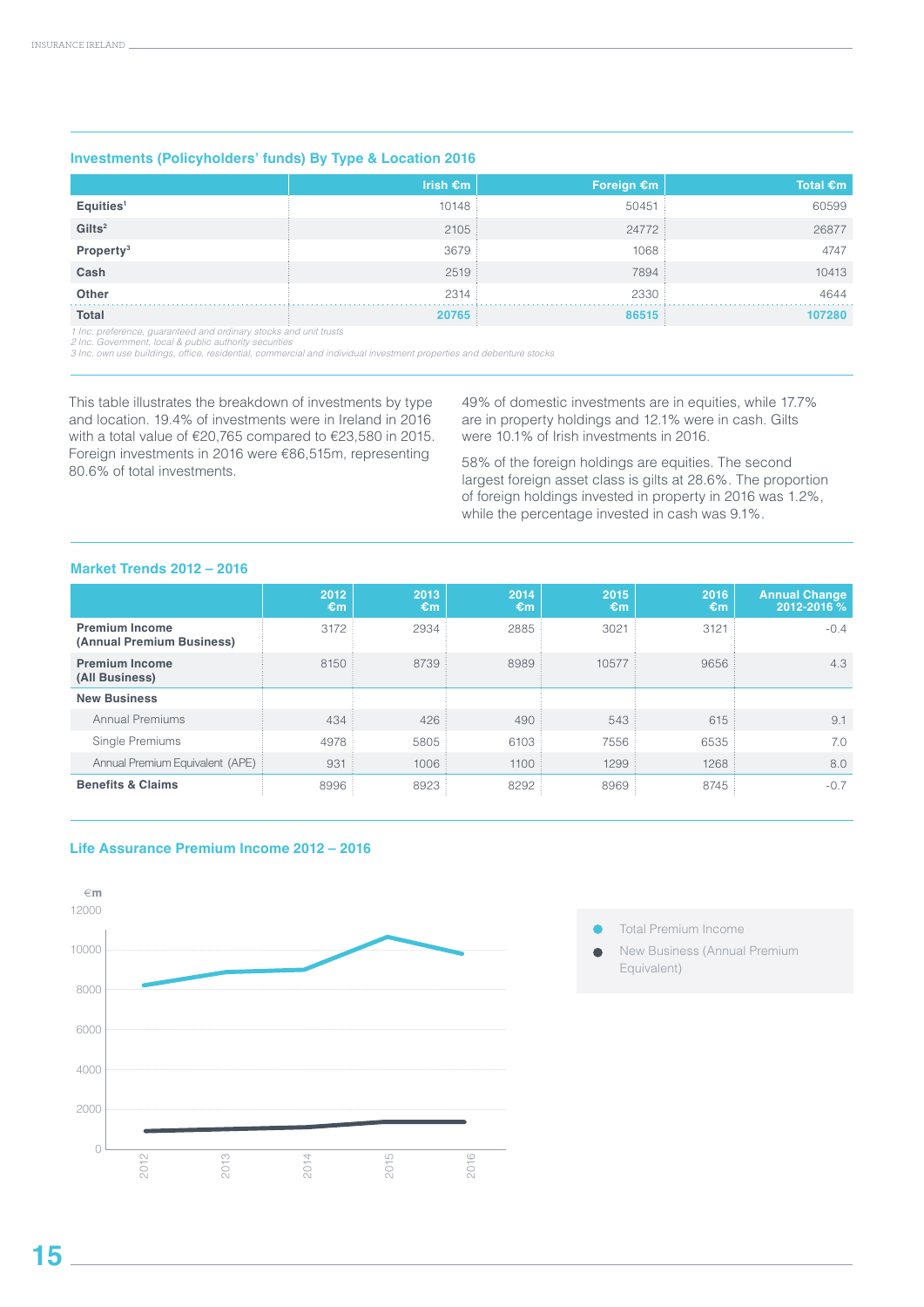Aggregate premium income amounted to €9,656m in 2016, resulting in an increase of 4.3% p.a. over the five-year period from 2012-2016.

New annual premium business increased from €434m in 2012 to €615m to 2016, representing an increase of 9.1% p.a. over this period.

On an annualised basis, new SP business expanded by 7% p.a. between 2012 and 2016.

New business on an Annual Premium Equivalent (APE) basis has increased from €931m in 2012 to €1,268m in 2016, equivalent to an increase of 8% p.a. over five years.

Benefits and claims paid decreased from €8,996m in 2012 to €8,745m in 2016. Over the five-year period claims payments fell by 0.7% p.a.

2012, rose over the period to 4.4% in 2016. Cash holdings declined to 9.7% in 2016, compared to 11.2% in 2012.

#### **Investments (by Type) % of Total Value**

| <b>Asset Category</b> | 2012 | 2013  | 2014 | 2015 | 2016 |
|-----------------------|------|-------|------|------|------|
| Equities <sup>1</sup> | 47.6 | 51.3  | 50.4 | 52.0 | 56.5 |
| Gilts <sup>2</sup>    | 32.7 | 28.4  | 30.8 | 28.3 | 25.1 |
| Property <sup>3</sup> | 3.8  | 3.4   | 4.1  | 4.5  | 4.4  |
| Cash                  | 11.2 | 11.8: | 8.9  | 9.5  | 9.7  |
| Other                 | 4.7  | 5.1   | 5.8  | 5.7  | 4.3  |
| <b>Total</b>          | 100  | 100   | 100  | 100  | 100  |

*1 Inc. preference, guaranteed and ordinary stocks and unit trusts 2 Inc. Government, local & public authority securities* 

*3 Inc. own use buildings, office, residential, commercial and individual investment properties and debenture stocks*

Investment in equities as a proportion of total policyholders' funds increased over the five-year period from 47.6% in 2012 to 56.5% in 2016.

Gilts decreased over the same period, from 32.7% in 2012

to 25.1% in 2016. Property assets, which stood at 3.8% in

#### **Investment Trends (by Location) 2012 - 2016**

| % of total value       | 2012 | 2013   | 2014 | 2015 | 2016 |
|------------------------|------|--------|------|------|------|
| In Ireland             | 55.9 | $\cap$ | 23.6 | 23.9 | 19.4 |
| <b>Outside Ireland</b> | 44.  | 76.8.  | 76.4 | 76.  | 80.6 |

Policyholders' funds invested in Ireland decreased from 55.9% in 2012 to 19.4% in 2016. Approximately 81% of assets by value are foreign.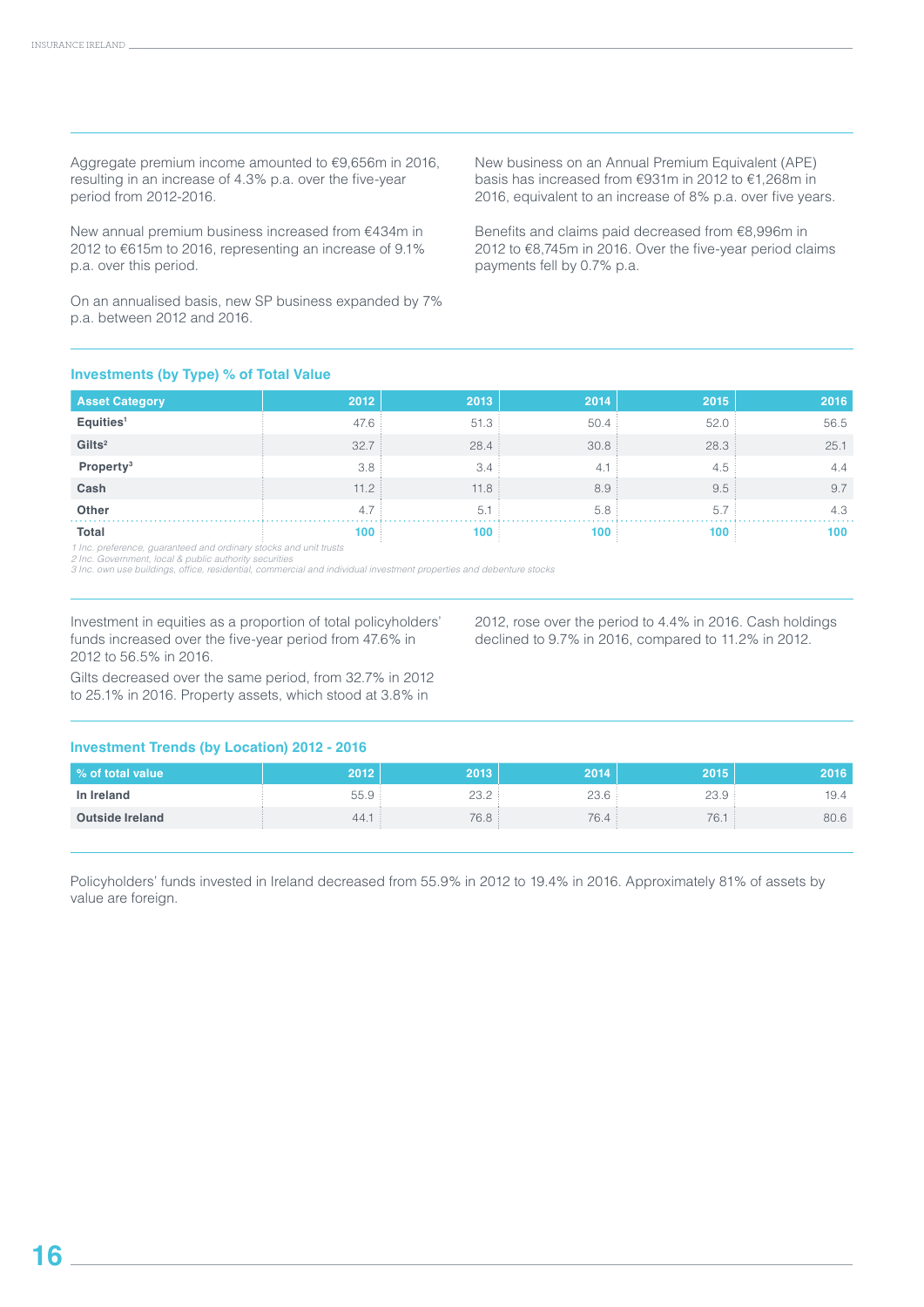|                                  |                                                    | <b>Life Business</b>                               |                                                       | <b>Pensions Business</b>                           |                                                    |                       |
|----------------------------------|----------------------------------------------------|----------------------------------------------------|-------------------------------------------------------|----------------------------------------------------|----------------------------------------------------|-----------------------|
| <b>Companies</b>                 | <b>Annual</b><br><b>Premium</b><br>€ $^{\circ}000$ | <b>Single</b><br><b>Premium</b><br>€ $^{\circ}000$ | <b>Industrial</b><br><b>Branch</b><br>€ $^{\circ}000$ | <b>Annual</b><br><b>Premium</b><br>€ $^{\circ}000$ | <b>Single</b><br><b>Premium</b><br>€ $^{\circ}000$ | <b>Total</b><br>€'000 |
| <b>Acorn Life</b>                | 46442                                              | 16079                                              | $\circ$                                               | 14882                                              | 46112:                                             | 123515                |
| <b>Ark Life</b>                  | 79810                                              | $\Omega$                                           | $\circ$                                               | 33712                                              | 1862:                                              | 115384                |
| <b>AXA Partners*</b>             | $\overline{0}$                                     | 90                                                 | $\circ$                                               | $\circ$                                            | $\circ$                                            | 90                    |
| <b>Aviva Life &amp; Pensions</b> | 102067                                             | 225897                                             | $\circ$                                               | 98428                                              | 391537 :                                           | 817929                |
| <b>Friends First Life</b>        | 91997                                              | 90176                                              | $\circ$                                               | 80660                                              | 339537:                                            | 602370                |
| <b>Irish Life</b>                | 533236                                             | 778039                                             | $\circ$                                               | 768227                                             | 1302587 :                                          | 3382089               |
| <b>London General Life</b>       | $\overline{0}$                                     | 388                                                | $\circ$                                               | $\circ$                                            | $\circ$                                            | 388                   |
| <b>New Ireland</b>               | 277783                                             | 339334                                             | $\overline{c}$                                        | 367323                                             | 686672                                             | 1671114               |
| Royal London**                   | 63910                                              | 3220                                               | 3352                                                  | 947                                                | $\Omega$                                           | 71429                 |
| <b>Standard Life</b>             | 10275                                              | 83928                                              | $\circ$                                               | 54332                                              | 695128:                                            | 843663                |
| <b>Zurich Life</b>               | 203495                                             | 174212                                             | $\circ$                                               | 289700                                             | 1360085.                                           | 2027492               |
| Total                            | 1409015                                            | 1711363                                            | 3354                                                  | 1708211                                            | 4823520                                            | 9655463               |

#### **Insurance Ireland Life Members' Gross Premium Income 2016**

*\*Previously Genworth Financial \*\*Royal London Ireland (previously Caledonian Life) and Royal London UK*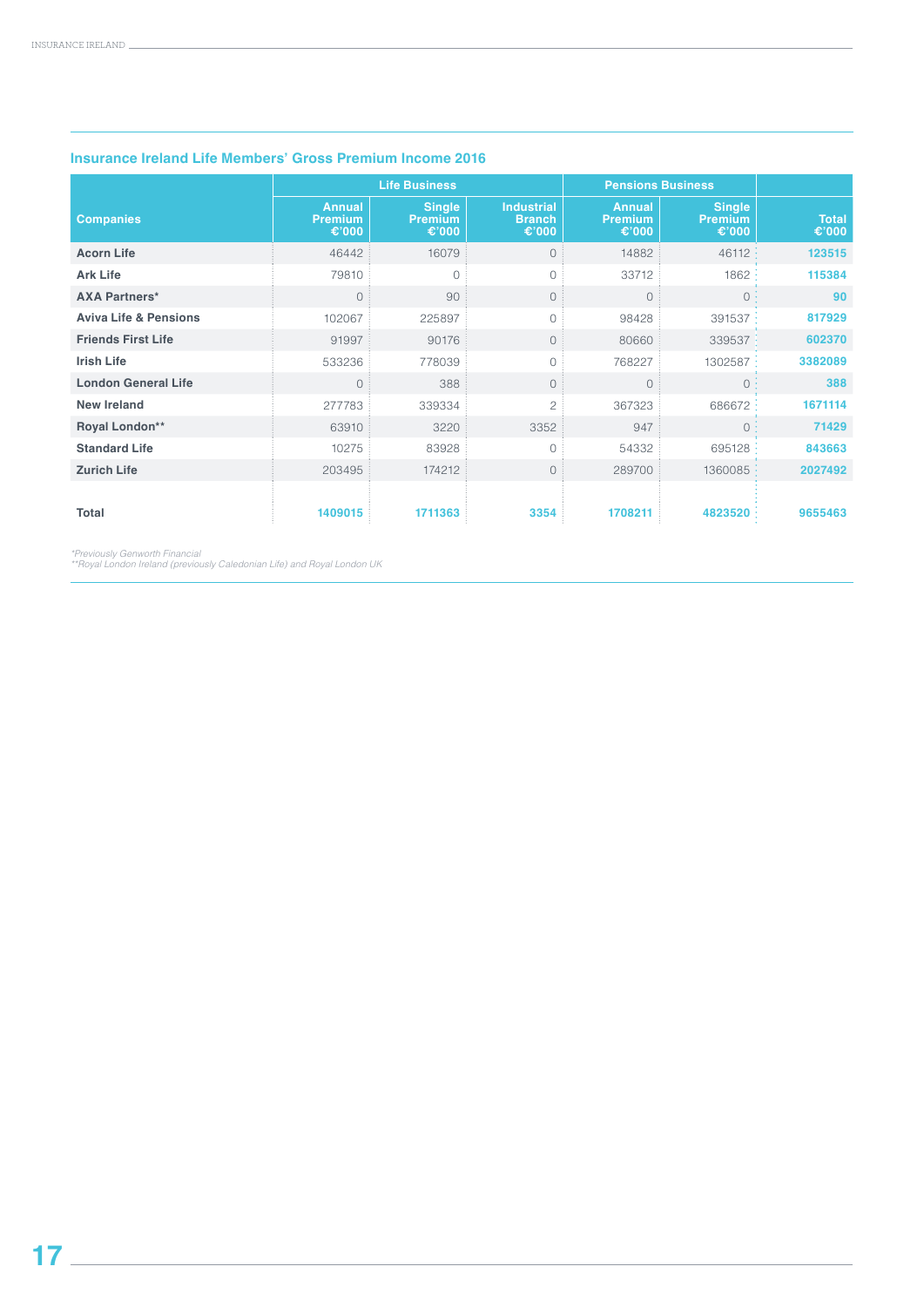### **Non-Life Insurance Market**

### 2012-2016

#### **GLOSSARY OF NON-LIFE INSURANCE TERMS**

#### **Commission**

The money paid out to an insurance intermediary in recognition of the business written by the insurer through the agency of the intermediary.

#### **Cost of Claims Incurred**

The total amount paid out in claims during a given period, plus the movement in technical reserves during that period. For example, if an insurer pays out €10m in claims during 2016, and technical reserves stood at €50m at the beginning of the year and increase to €55m by the end of the year, then the insurer's claims incurred cost for 2016 would be €15m (€10m + €(55m-50m)).

#### **Investment Income**

Income received on investments PLUS gains/losses realised on disposal of investments PLUS unrealised gains/losses over the period in question on investments held throughout the period.

#### **Management Expenses**

The internal expenses of an insurer incurred in acquiring and servicing insurance business.

#### **Operating Result**

A non-life insurer's profit or loss after its investment income has been added to its underwriting result.

#### **Gross and Net Premium**

Gross premium is the total amount of premium income of an insurer. Net premium is the premium retained by the insurer after it pays for its reinsurance protection. Similarly, gross claims costs are the total claims costs for which the insurer is liable under the policies it issues. Net claims costs take account of reinsurance claims recoveries due to the insurer from ite roinsurers.

#### **Written and Earned Premium**

Written premium is the actual premium paid by a policyholder for an insurance policy. Earned premium is the premium allocated to the actual exposure to risk arising during a particular period. For example, if an insurance company issues a 12-month policy for a premium of €500 on 1st January 2016, the written premium for 2016 will be €500, and so will the earned premium. But if the same policy is issued on 1st July 2016, the written premium will be €500, but the earned premium will only be €250; the other half of the premium will be allocated to an unearned premium reserve which will be credited to 2017 earned premium. This is because half of the premium is in respect of the exposure to loss during the first half of 2017.

#### **Reinsurance**

Insurance protection bought by an insurer to limit its own exposure. The availability of reinsurance protection allows an insurer to expand its own capacity to take on risk. Without a reinsurance facility, each insurer would be able to accept less business.

#### **Technical Reserves**

The amounts insurers hold against future payment of claims. There is supervisory control by the Central Bank of the proper estimation of outstanding claims and the nature and spread of assets which can be used to cover technical reserves.

#### **Underwriting Result**

A non-life insurer's underwriting result is the profit or loss left after the cost of incurred claims, management expenses, commissions and other costs are deducted from earned premium income.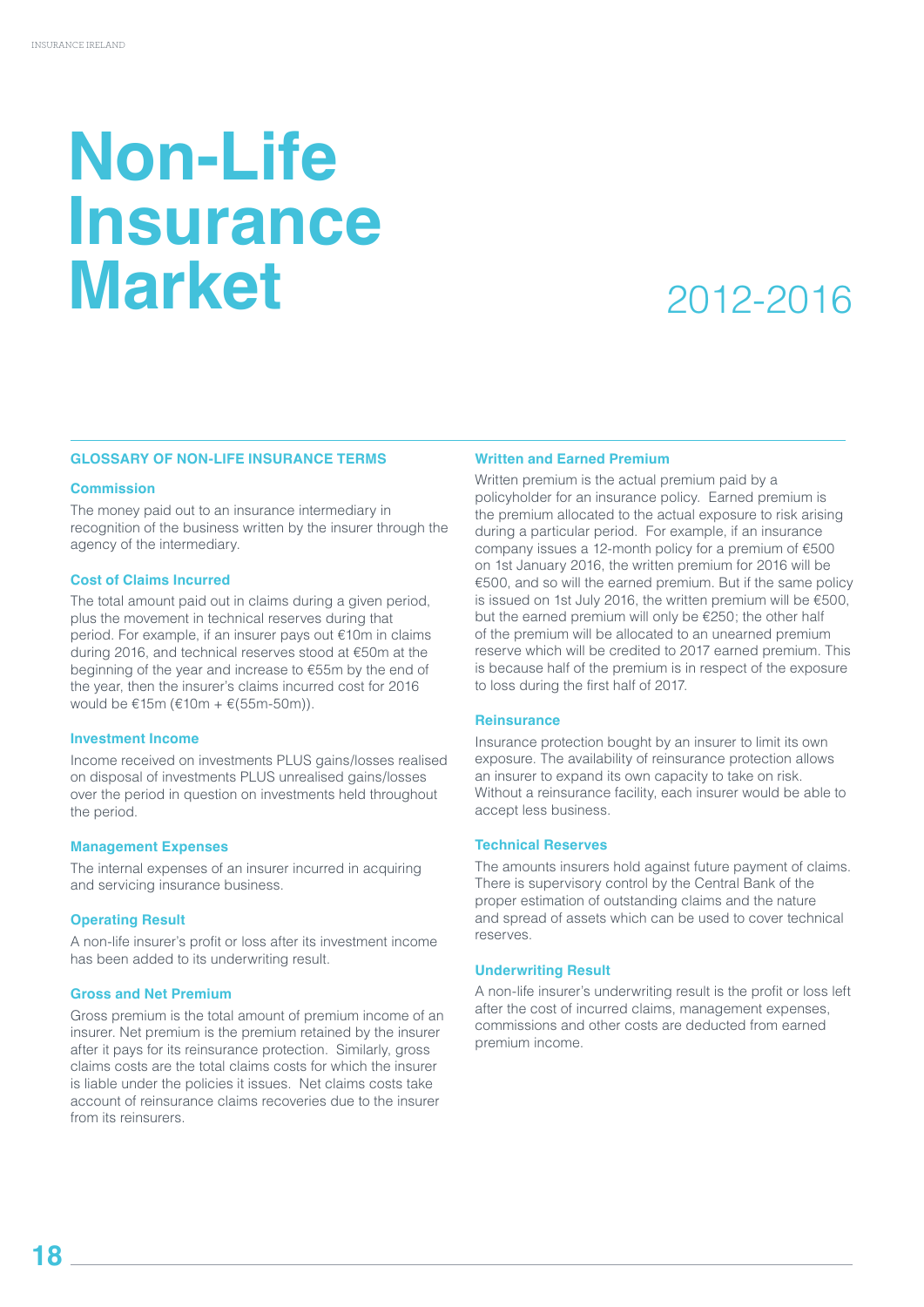|                             | <b>Premiums</b>    |                  |                  |                        | <b>Claims</b>                                        |                                                       |                                                    |                                                              |
|-----------------------------|--------------------|------------------|------------------|------------------------|------------------------------------------------------|-------------------------------------------------------|----------------------------------------------------|--------------------------------------------------------------|
|                             | <b>Written</b>     |                  | <b>Earned</b>    | <b>Net</b><br>Incurred | <b>No of New</b><br><b>Claims</b><br><b>Notified</b> |                                                       |                                                    |                                                              |
| <b>CLASS</b>                | <b>Gross</b><br>€m | <b>Net</b><br>€m | <b>Net</b><br>€m | €m                     |                                                      | <b>Net</b><br><b>Underwriting</b><br><b>Result €m</b> | <b>Estimated</b><br><b>Investment</b><br>Income €m | <b>Estimated</b><br><b>Net Operating</b><br><b>Result €m</b> |
| <b>Private Motor</b>        | 1249.5             | 956.4            | 849.0            | 716.5                  | 157522                                               | $-80.6$                                               | 50.8                                               | $-29.8$                                                      |
| <b>Comm Motor</b>           | 444.2              | 332.0            | 299.1            | 223.1                  | 52886                                                | 6.1                                                   | 13.6                                               | 19.7                                                         |
| <b>All Motor</b>            | 1693.7             | 1288.4           | 1148.1           | 939.6                  | 210408                                               | $-74.5$                                               | 64.4                                               | $-10.1$                                                      |
| <b>Household</b>            | 467.4              | 291.7            | 295.5            | 148.4                  | 41397                                                | 37.9                                                  | 7.0                                                | 44.9                                                         |
| <b>Comm Property</b>        | 375.8              | 221.4            | 220.0            | 91.7                   | 18142                                                | 45.8                                                  | 6.9                                                | 52.7                                                         |
| <b>All Property</b>         | 843.2              | 513.1            | 515.5            | 240.1                  | 59539                                                | 83.7                                                  | 13.9                                               | 97.6                                                         |
| <b>Employer's Liability</b> | 196.4              | 139.2            | 130.9            | 191.0                  | 5550                                                 | $-97.3$                                               | 10.5                                               | $-86.8$                                                      |
| <b>Public Liability</b>     | 380.4              | 279.8            | 270.1            | 217.3                  | 14430                                                | $-15.1$                                               | 18.7                                               | 3.5                                                          |
| <b>All Liability</b>        | 576.8              | 419.0            | 401.0            | 408.3                  | 19980                                                | $-112.4$                                              | 29.2                                               | $-83.3$                                                      |
| <b>PA/Travel</b>            | 78.9               | 65.5             | 65.6             | 39.8                   | 25549                                                | 6.3                                                   | 1.2                                                | 7.5                                                          |
| <b>Other Business</b>       | 60.0               | 38.1             | 38.4             | 13.9                   | 41933                                                | 3.3                                                   | 0.8                                                | 4.1                                                          |
| Total                       | 3252.6             | 2324.1           | 2168.6           | 1641.7                 | 357409                                               | $-93.6$                                               | 109.5                                              | 15.8                                                         |

#### **2016 Key Non-Life Statistics**

#### **Overview of Non-Life Results for 2016**

Insurance Ireland's 18 domestic non-life members wrote gross premium of €3253m in 2016(up 13.7% on 2015). Gross incurred claims costs were €2090m in 2016(down 0.5% on 2015).

Motor insurance remains the largest class of non-life insurance with gross written premium of €1694m (52% of all non-life business). Property is the second largest class of non-life business (26%). Liability insurance accounts for 18% of non-life business and is the third largest class.

Net written premium (i.e., total premium after reinsurance costs have been deducted) was €2324m (up 25.1% on 2015). Net earned premium was €2169m in 2016(up 18.6% on 2015).

The number of new claims notified to Insurance Ireland members was 357,409. 59% of new claims were motor claims while 17% were made on property insurance policies (household and commercial property).

Net incurred claims costs amounted to €1642m (up 8.7% on 2015) leading to a net underwriting loss in 2016 of €94m compared with a net underwriting loss of €339m in 2015. After investment income is added, the market made a net operating profit of €16m in 2016 compared with a net operating loss of €216m in 2015.

#### **Motor Insurance**

Gross written premium for motor insurance was €1694m in 2016(up 24.8% on 2015). 74% of motor insurance gross written premium is accounted for by private motor business with the remaining 26% derived from commercial motor business. Net earned motor premiums amounted to €1148m in 2016(up 30.3% on 2015).

The number of new motor claims notified during 2016 was 210408(down 8.5% on 2015).

The motor net underwriting loss was €75m in 2016 compared with a net underwriting loss of €270m in 2015.

#### **Property Insurance**

The property insurance class is the second largest sector in the Irish non-life market after motor insurance. The property insurance market is split between household (55% of gross written premium) and commercial property (45%). Insurance Ireland members wrote gross property insurance premium of €843m in 2016(up 0.6% on 2015). The property insurance market recorded a net underwriting profit of €84m in 2016 compared with a net underwriting profit of €39m in 2015.

#### **Liability Insurance**

Insurance Ireland members wrote gross liability premium of €577m in 2016 (up 11.1% on 2015). Net earned premium was €401m (up 39.6% on 2015).

Net incurred claims amounted to €408m in 2016(up 39% on 2015). Liability insurers made a net underwriting loss of €112m in 2016 compared with a net underwriting loss of €122m in 2015.

#### **Other Non-Life Lines**

Insurance Ireland members wrote €79m of personal accident and travel insurance in 2016. This class of business generated a net underwriting profit of €6.3m in 2016 compared with a net underwriting profit of €0.2m in 2015.

Other classes of non-life business, including marine, aviation and transit (MAT), credit and suretyship, other financial loss covers and legal expenses insurance accounted for €60m in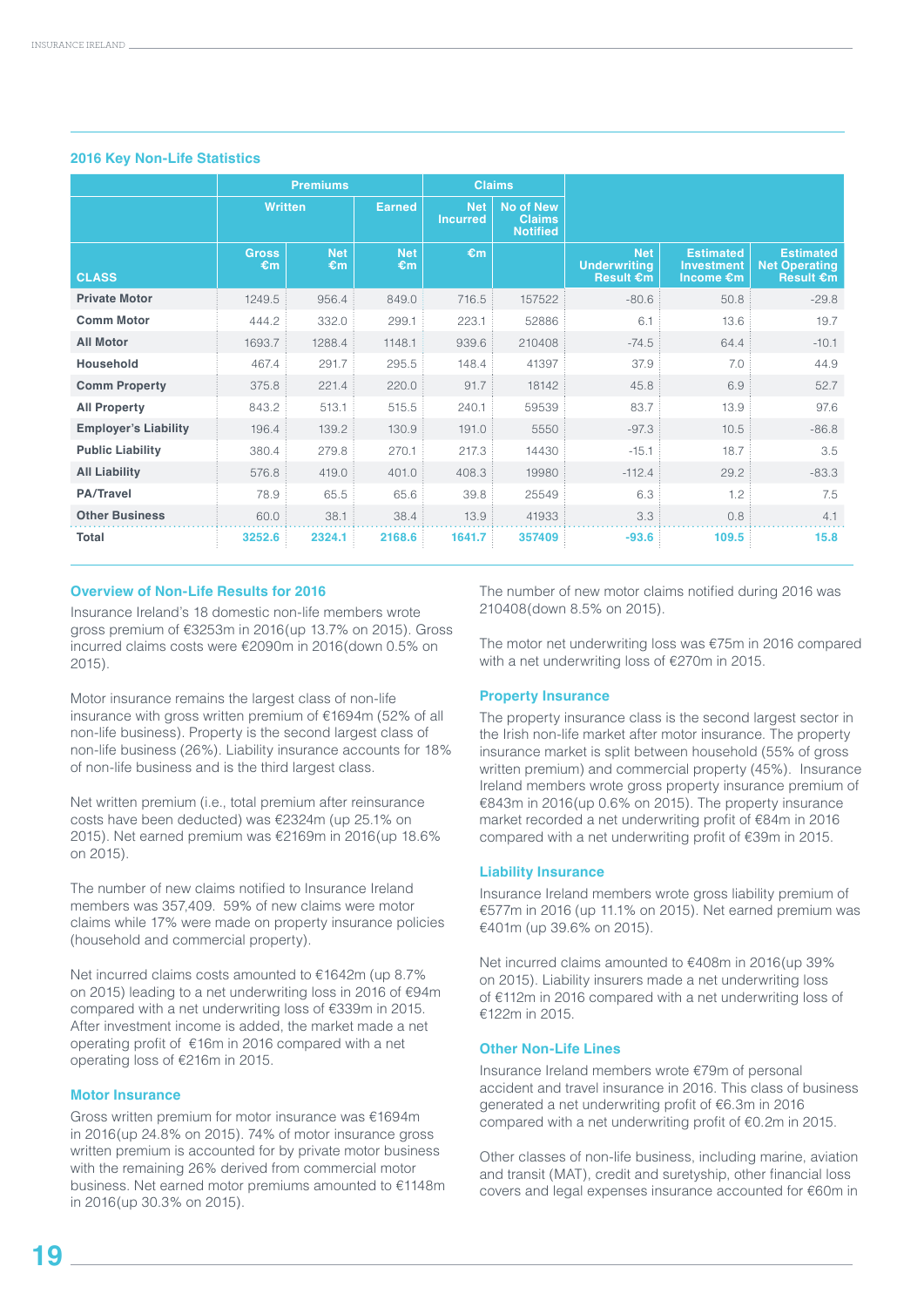gross written premium in 2016(down 14.7% on 2015). These classes of business produced a net underwriting profit of €3m in 2016 compared with a net underwriting profit of €14m in 2015.

#### **Investing Non-Life Premium Income**

Non-life insurers' technical reserves are mainly invested in cash and gilts, with only approximately 25% invested in equities. This is because of the need for security balanced by liquidity in order to meet claims and other short-term liabilities. This investment approach is in contrast to the investment portfolios of life and pensions companies, which are principally invested in assets that historically give a better long-term return, in particular equities.

#### **INSURANCE OPERATING RATIOS**

#### **Non-Life Insurance Operating Ratios 2016**

|                  | <b>Claims Ratio %</b> | <b>Commission Ratio %</b> | <b>Management Expenses</b><br><b>Ratio %</b> | <b>Combined Operating</b><br>Ratio % |
|------------------|-----------------------|---------------------------|----------------------------------------------|--------------------------------------|
| Total            | 75.7                  | 8.4                       | 18.3                                         | 102.4                                |
| <b>Motor</b>     | 81.8                  | 5.3                       | 16.7                                         | 103.8                                |
| Liability        | 101.8                 | 8.6                       | 16.4                                         | 126.9                                |
| <b>Property</b>  | 46.6:                 | 14.9                      | 22.5                                         | 83.9                                 |
| <b>PA/Travel</b> | 60.7                  | 10.5                      | 19.3                                         | 90.5                                 |
| Other            | 36.2:                 | 16.9                      | 38.7                                         | 91.8                                 |

A number of key ratios are used to assess the cost of claims, and the efficiency and profitability of non-life insurance business.

- **•** The **claims ratio** measures the cost of claims incurred as a proportion of premiums earned. In 2016 the Insurance Ireland non-life market produced a net claims ratio of 76%. In other words, claims cost 76 cent out of every €1 earned in premium. The claims ratio varied between sectors: in motor insurance it was 82% while in liability and property the claims ratio was 102% and 47% respectively.
- **•** The **management expenses** and **commission ratios** are calculated by comparing the internal management expenses of insurance companies and commissions paid to intermediaries with premiums. In 2016 the net commission ratio was 8% and the net management expenses ratio was 18%.
- **•** The **net combined** or **operating ratio** combines the claims, commissions and management expenses ratios. The operating ratio for the non-life market was 102.4% in 2016. In other words, this meant that the non-life market made a loss of 2.4 cent on underwriting insurance for every €1 of premium in 2016.

|         | <b>Gross Written</b><br>Premium $\epsilon$ m | <b>Net Underwriting</b><br>Result $\epsilon$ m | <b>Investment Income</b><br>€m | <b>Operating Result</b><br>€m | <b>Profit Premium %</b> |
|---------|----------------------------------------------|------------------------------------------------|--------------------------------|-------------------------------|-------------------------|
| 2012    | 3331                                         | $-87$                                          | 278                            | $19 -$                        | 5.73%                   |
| 2013    | 2993                                         | $-222:$                                        | 107                            | $-116$                        | $-3.88%$                |
| 2014    | 3069                                         | $-238$                                         | 176                            | $-62$                         | $-2.02%$                |
| 2015    | 4708                                         | $-273$                                         | 126                            | $-146$                        | $-3.10%$                |
| 2016    | 3253                                         | $-94$                                          | 109                            | 16                            | 0.49%                   |
| 5 Years | 17354                                        | $-914$                                         | 796                            | $-117$                        | $-0.67%$                |

#### **Non-Life Insurance Market Results 2012-2016**

Sources: 2012-2015 data is taken from the Central Bank's Insurance Statistics (2012-2015); and 2016 data – Insurance Ireland<br>1.The data for 2012-2016 is taken from the Central Bank's Insurance Statistics (2012 - 2015). The supplied by Insurance Ireland members. As the Insurance Statistics publications do not provide a breakdown for every class of business, the data in the seven subsequent charts has *been created from data supplied by Insurance Ireland members for all years. This explains the discrepancies between the first and the seven subsequent charts.*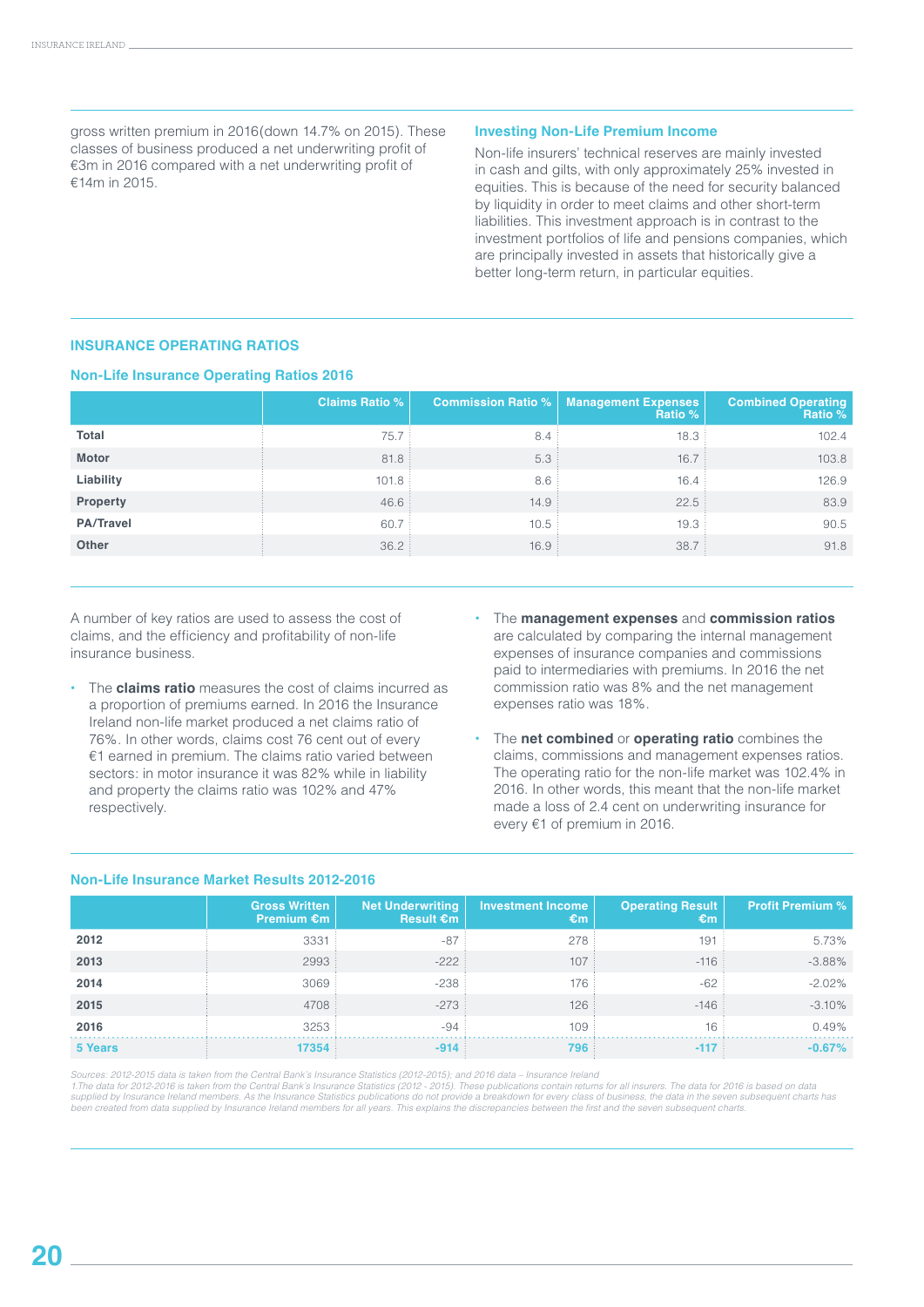The chart illustrates the net underwriting result, investment income attributable to the underwriting account and the operating result for the non-life business market for the years 2012 to 2016. After investment income is taken into account, the 18 non-life insurers made a net operating profit of €16m in 2016.

#### **Private Motor 2012-2016**

|      | Net Earned Premium €m | Net Incurred Claims Costs €m | Net Underwriting Result €m |
|------|-----------------------|------------------------------|----------------------------|
| 2012 | 634                   | 476                          | $-57$                      |
| 2013 | 757                   | 778                          | $-234.5$                   |
| 2014 | 796                   | 751                          | $-176.9$                   |
| 2015 | 619                   | 591                          | $-188.5$                   |
| 2016 | 849                   | 716                          | $-80.6$                    |

#### **Private Motor 2012-2016**



There has been a private motor net underwriting loss over the last five years. High motor personal injury claims costs have been a major contributory factor to these underwriting losses.

#### **Commercial Motor 2012 - 2016**

|      | Net Earned Premium €m | Net Incurred Claims Costs €m | <b>Net Underwriting Result €m</b> |
|------|-----------------------|------------------------------|-----------------------------------|
| 2012 | 239                   | 167                          | $-7$                              |
| 2013 | 256                   | 208                          | $-19$                             |
| 2014 | 250                   | 228                          | $-43$                             |
| 2015 | 262                   | 278                          | $-81$                             |
| 2016 | 299                   | 223                          | 6                                 |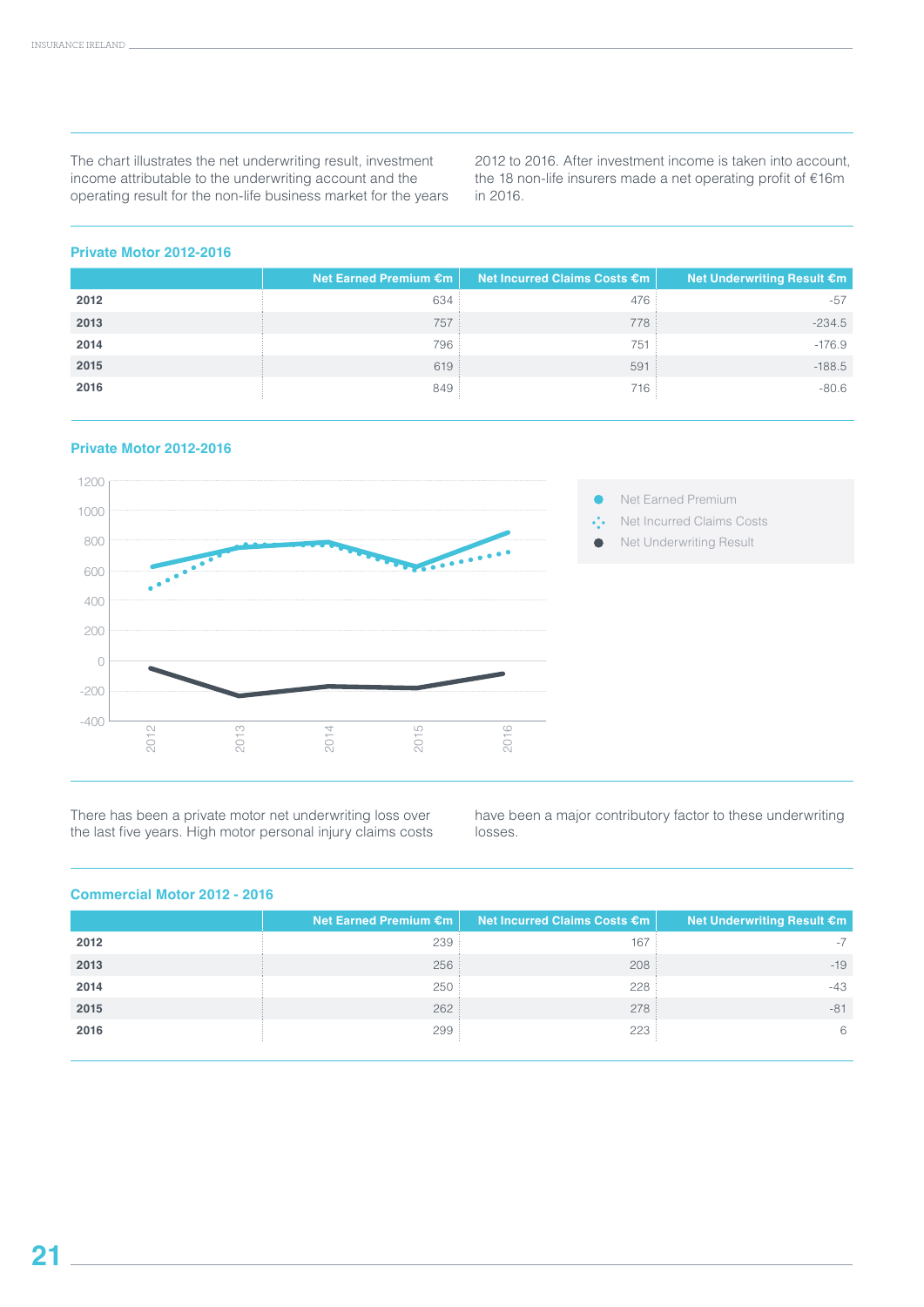

**Commercial Motor 2012 – 2016**

As one would expect, commercial motor trends are similar to private motor. However, commercial motor edged into

underwriting profit in 2016 for the first time in five years.

#### **Household 2012 – 2016**

|      | Net Earned Premium €m | Net Incurred Claims Costs €m | Net Underwriting Result €m |
|------|-----------------------|------------------------------|----------------------------|
| 2012 | 415                   | 194                          | 59                         |
| 2013 | 434                   | 210:                         | 54                         |
| 2014 | 401                   | 246                          | $-32$                      |
| 2015 | 341                   | 180:                         | 32                         |
| 2016 | 296:                  | 148                          | 38                         |



#### **Household 2012 – 2016**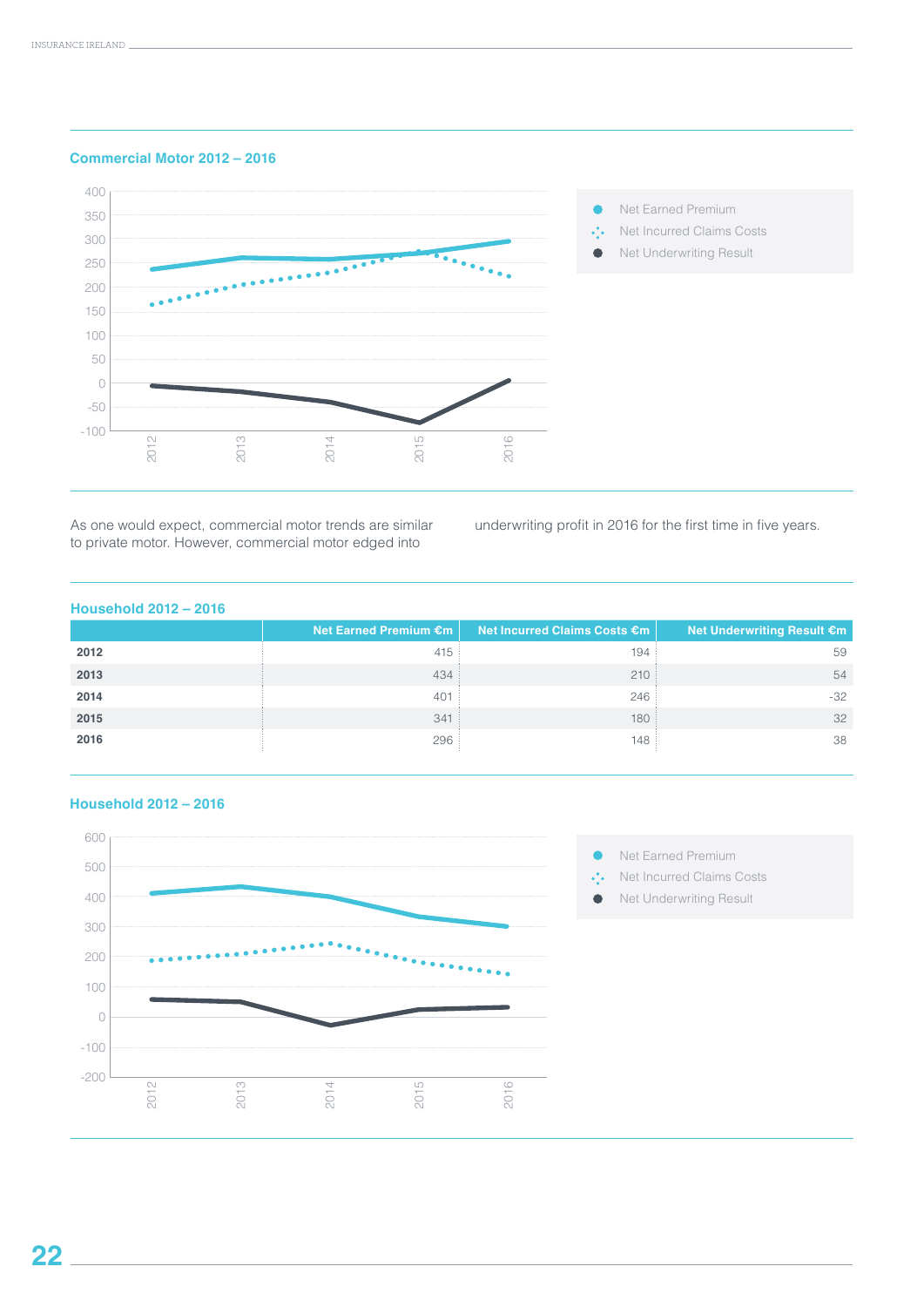The net underwriting result in household has been positive over the past five years with the exception of 2014. Benign weather for most of the year contributed to the positive result in 2016.

#### **Commercial Property 2012-2016**

|      | Net Earned Premium €m | Net Incurred Claims Costs €m | <b>Net Underwriting Result €m</b> |
|------|-----------------------|------------------------------|-----------------------------------|
| 2012 | 226                   | 115                          | 8                                 |
| 2013 | 233                   | 136:                         |                                   |
| 2014 | 220                   | 141                          | $-19$                             |
| 2015 | 205                   | 110:                         | 6                                 |
| 2016 | 220                   | 92                           | 46                                |
|      |                       |                              |                                   |

#### **Commercial Property 2012-2016**



As with household, there was a net underwriting profit each year with the exception of 2014.

#### **Employer's Liability 2012- 2016**

| Net Earned Premium €m | Net Incurred Claims Costs €m | Net Underwriting Result €m |
|-----------------------|------------------------------|----------------------------|
| 130                   | 99                           | $-13$                      |
| 134                   | 93                           | -8                         |
| 132:                  | 124                          | $-36$                      |
| 78                    | 178                          | $-144$                     |
| 131                   | 191                          | $-97$                      |
|                       |                              |                            |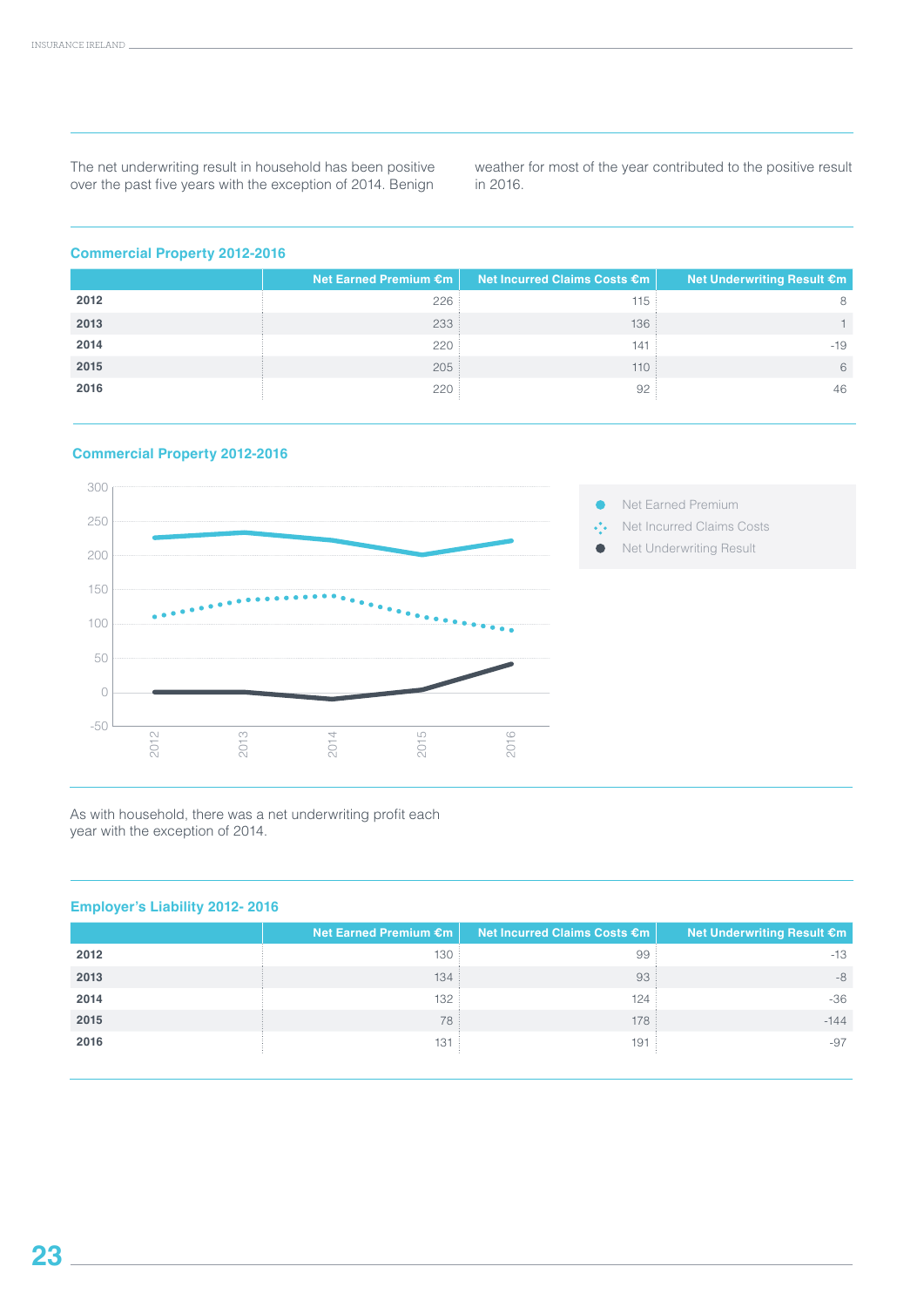#### **Employer's Liability 2012- 2016**



There has been a net underwriting loss in employer's liability over the last five years. This is not surprising as the employer's liability class is subject to the same challenges as motor with high personal injury claims costs impacting on the annual results,

#### **Public Liability 2012-2016**

|      | Net Earned Premium €m | Net Incurred Claims Costs €m | Net Underwriting Result €m |
|------|-----------------------|------------------------------|----------------------------|
| 2012 | 204                   | 268                          | $-128$                     |
| 2013 | 241                   | 209:                         | $-38$                      |
| 2014 | 238                   | 152                          | 14                         |
| 2015 | 209                   | 116:                         | 22                         |
| 2016 | 270:                  | 217                          | $-15$                      |



#### **Public Liability 2012-2016**

Net Earned Premium

Net Incurred Claims Costs

Net Underwriting Result

The public liability net underwriting result has been negative when one takes the five years 2012 – 2016 together. There was an underwriting loss in 2016 following underwriting profits in 2014 and 2015.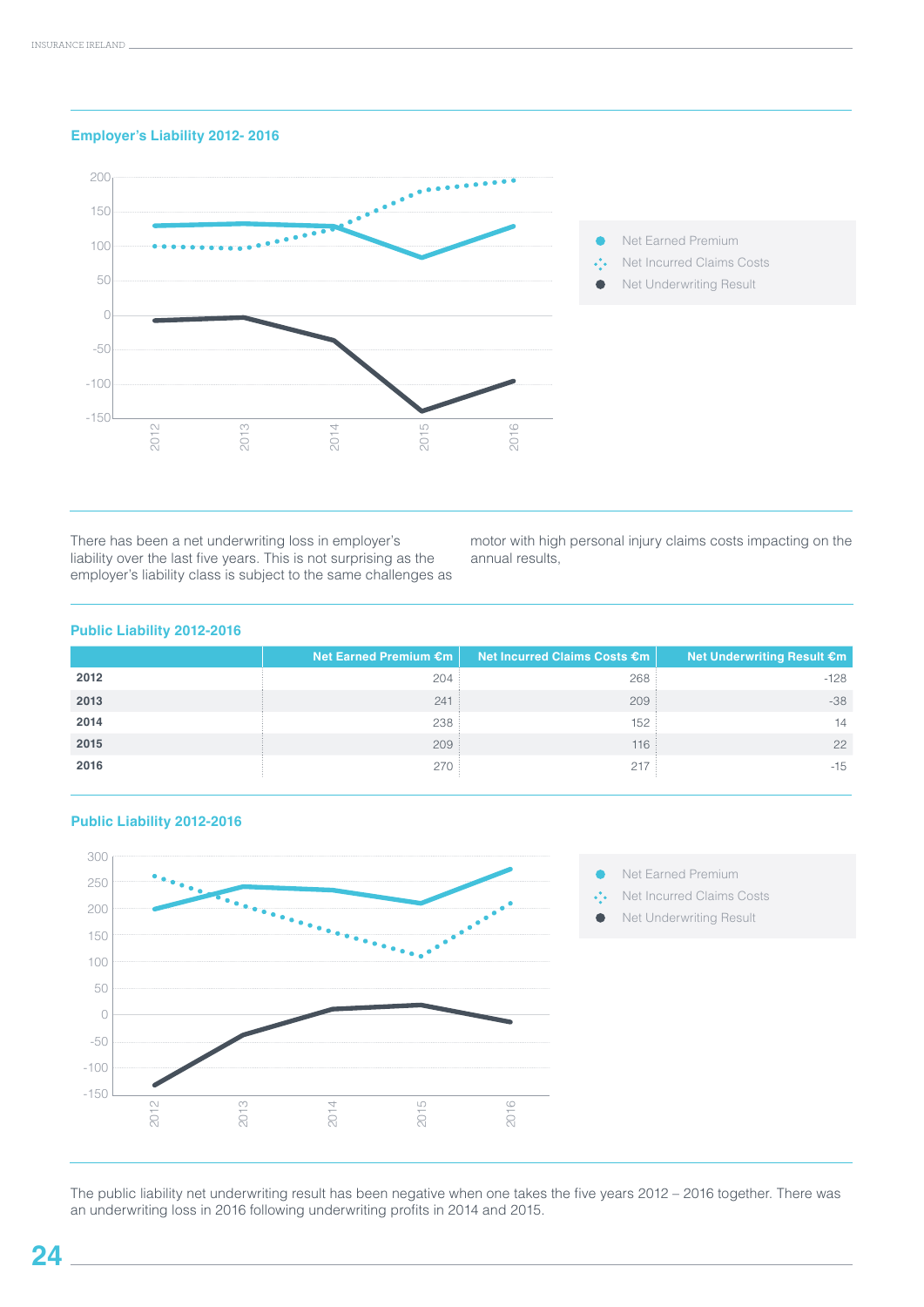|      | Net Earned Premium $\epsilon$ m | Net Incurred Claims Costs €m | Net Underwriting Result €m |
|------|---------------------------------|------------------------------|----------------------------|
| 2012 | 165:                            | 82                           | 19                         |
| 2013 | 141                             | 58                           | 34                         |
| 2014 | 126                             | 33                           | 51                         |
| 2015 | 115:                            | 58                           | 14                         |
| 2016 | 104                             | 54                           | 10                         |

#### **Other Classes 2012 – 2016**

#### **Other Classes 2012 – 2016**



Other classes of insurance include personal accident, travel, and financial loss insurances. These classes have been

profitable over the past five years with 2016 generating a net underwriting profit of €10m.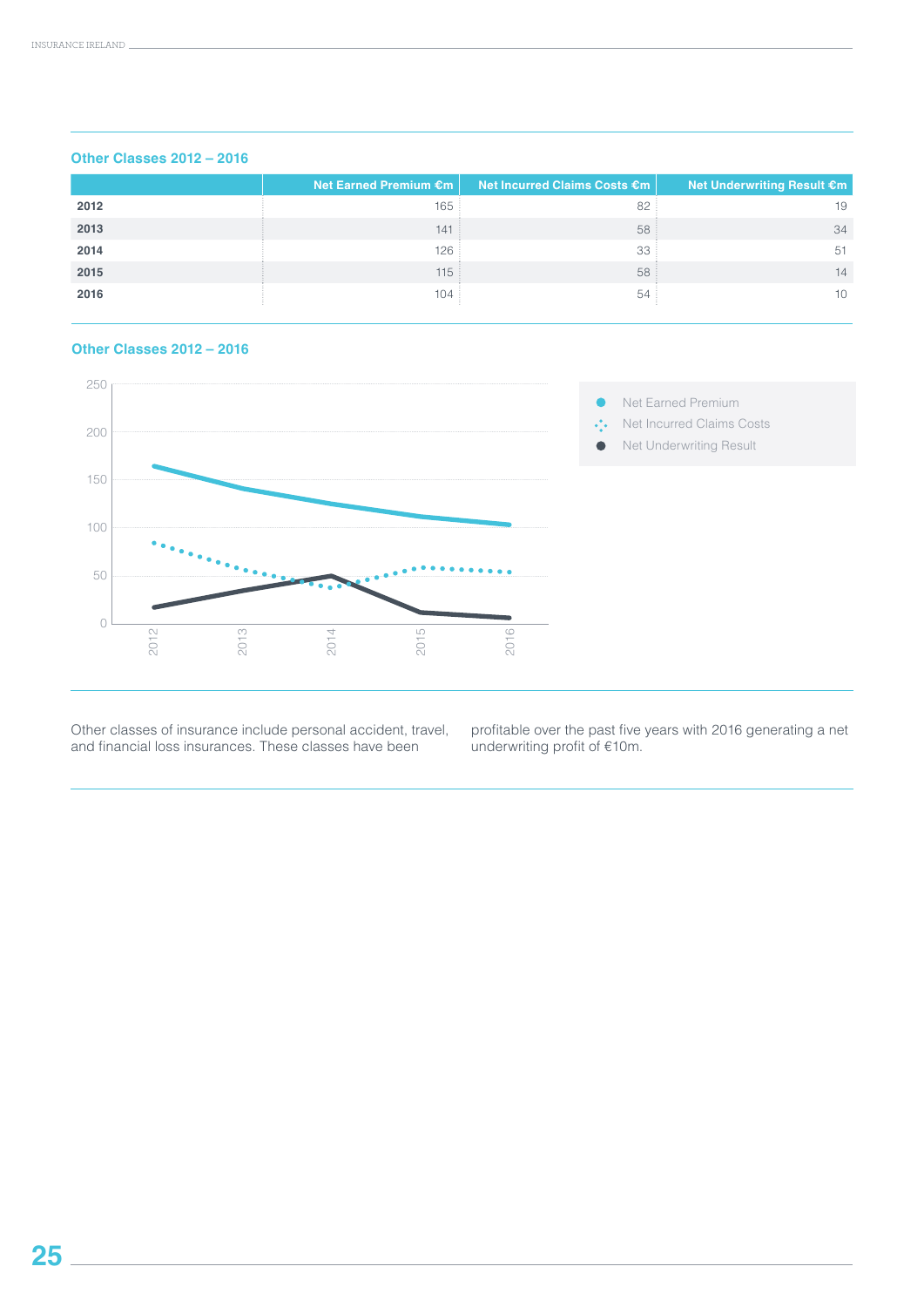| <b>Companies</b>           | <b>Motor</b>   | <b>Property</b> | <b>Liability</b>    | <b>PA/Travel</b> | <b>Other Classes</b> | <b>Total</b> |
|----------------------------|----------------|-----------------|---------------------|------------------|----------------------|--------------|
| <b>ACE</b>                 | 168            | 17,776          | 25,263              | 22,783           | 10,831               | 76,821       |
| <b>AIG</b>                 | 136,819        | 37,975          | 99,012              | 12,038           | 1,778                | 287,622      |
| <b>Allianz</b>             | 234,366        | 154,775         | 86,525              | 4,454            | 8,907                | 489,027      |
| <b>Amtrust</b>             | $\circ$        | 23              | 9,883               | $\Omega$         | 117                  | 10,023       |
| Aviva                      | 278,318        | 138,288         | 55,552              | 4,285            | 1,708                | 478,151      |
| <b>AXA</b>                 | 403,195        | 61,952          | 4,733               | 1,888            | $\circ$              | 471,768      |
| <b>AXA Partners**</b>      | $\overline{0}$ | $\circ$         | $\mathsf{O}\xspace$ | $\circ$          | 13,981               | 13,981       |
| <b>DAS</b>                 | $\circ$        | 0               | 0                   | $\circ$          | 5,446                | 5,446        |
| <b>DeCare</b>              | $\circ$        | $\circ$         | $\circ$             | 6,171            | 0:                   | 6,171        |
| <b>Ecclesiastical</b>      | $\Omega$       | 7,025           | 3,504               | 74               | 491                  | 11,094       |
| <b>Euro Insurances</b>     | 704            | $\circ$         | $\mathsf{O}$        | $\circ$          | $\circ$              | 704          |
| <b>FBD</b>                 | 171,857        | 115,638         | 68,488              | 5,817            | $\circ$              | 361,800      |
| <b>Irish Public Bodies</b> | 7,513          | 25,029          | 86,027              | 2,018            | 2,154:               | 122,741      |
| <b>Liberty Insurance</b>   | 157,092        | 25,336          | 16,392              | $\circ$          | $\circ$              | 198,820      |
| <b>MAPFRE</b>              | $\circ$        | $\circ$         | $\circ$             | 12,288           | 4,780                | 17,068       |
| <b>RSA</b>                 | 163,012        | 131,578         | 42,959              | 6,198            | 2,256                | 346,003      |
| <b>Travelers</b>           | 7,358          | 15,362          | 16,722              | $\circ$          | $\circ$              | 39,442       |
| Zurich                     | 133,335        | 112,483         | 61,748              | 856              | 7,559                | 315,981      |
| <b>Total</b>               | 1,693,737      | 843,240         | 576,808             | 78,870           | 60,008               | 3,252,663    |

#### **Insurance Ireland Non-life Members' Gross Written Premium 2016\***

*\* excludes health insurance \*\* Previously Genworth Financial*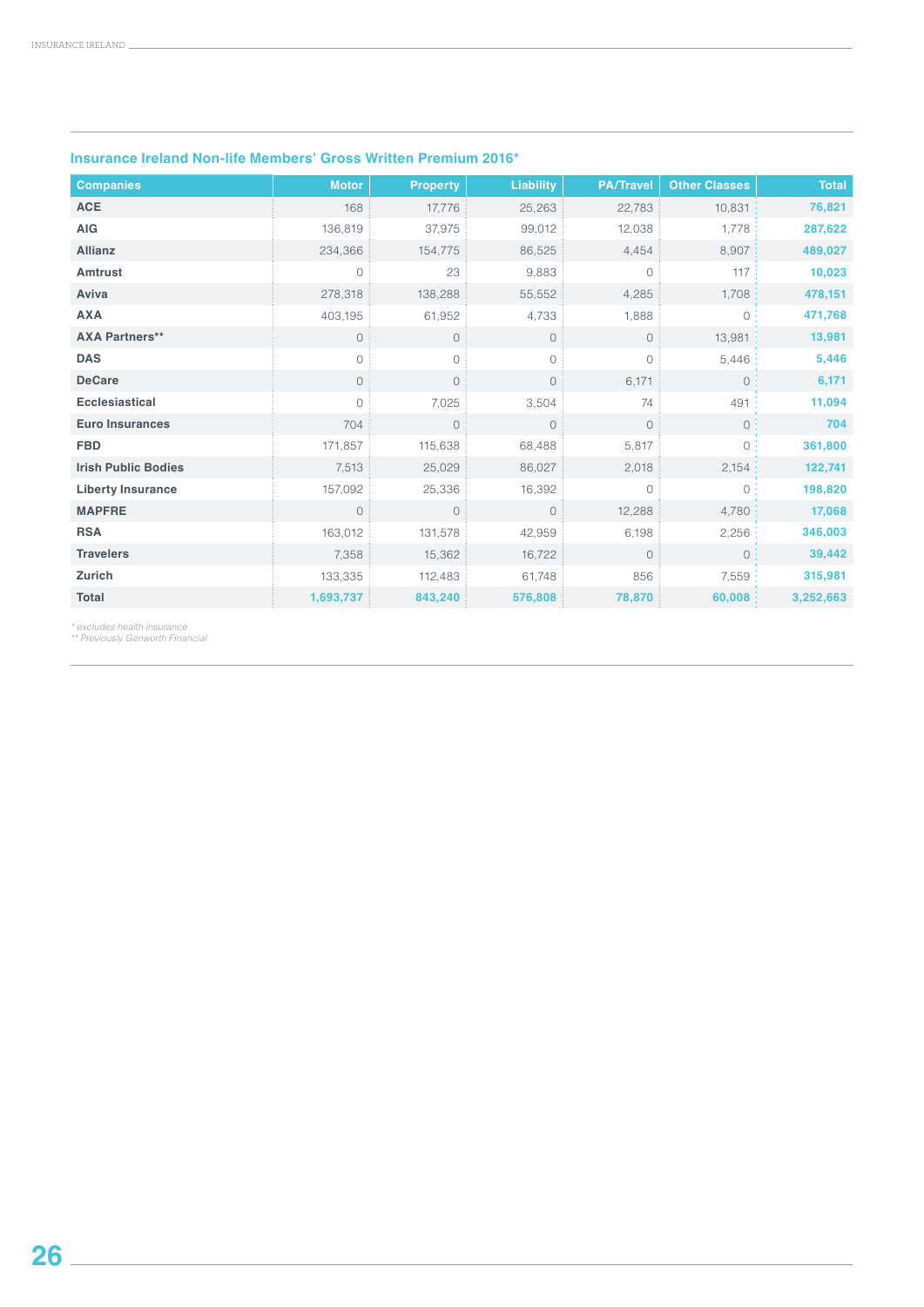## **International Market**

### 2012– 2016

#### **2016 Key International Life Statistics (in €m)**

| <b>Annual Premium (1)</b><br>Single Premium (2) | A.P.E. (1) + 10% of (2)                                |
|-------------------------------------------------|--------------------------------------------------------|
|                                                 | 3830.0                                                 |
|                                                 | 44.1:                                                  |
|                                                 | 3874.2                                                 |
|                                                 | 1994.7<br>18353.4<br>439.2<br>02:<br>1994.9<br>18792.6 |

The vast majority of international premium income is new single premium income. In 2016, the figure for Insurance Ireland's International life members was €18,793m which is a decrease of 8.7% on last year's figure of €20,583m.

Annual premium income for 2016 was €1,994.9m. This is a 573% increase on the figure for 2015 of €296.4m.



#### **Market Trends (2012 – 2016)**

Over the five-year period from 2012-2016, single premium business has grown from €6,657m in 2012 to €18,792.6m in 2016. Annual premium income also increased from €101.7m to €1,994.9m over the same period.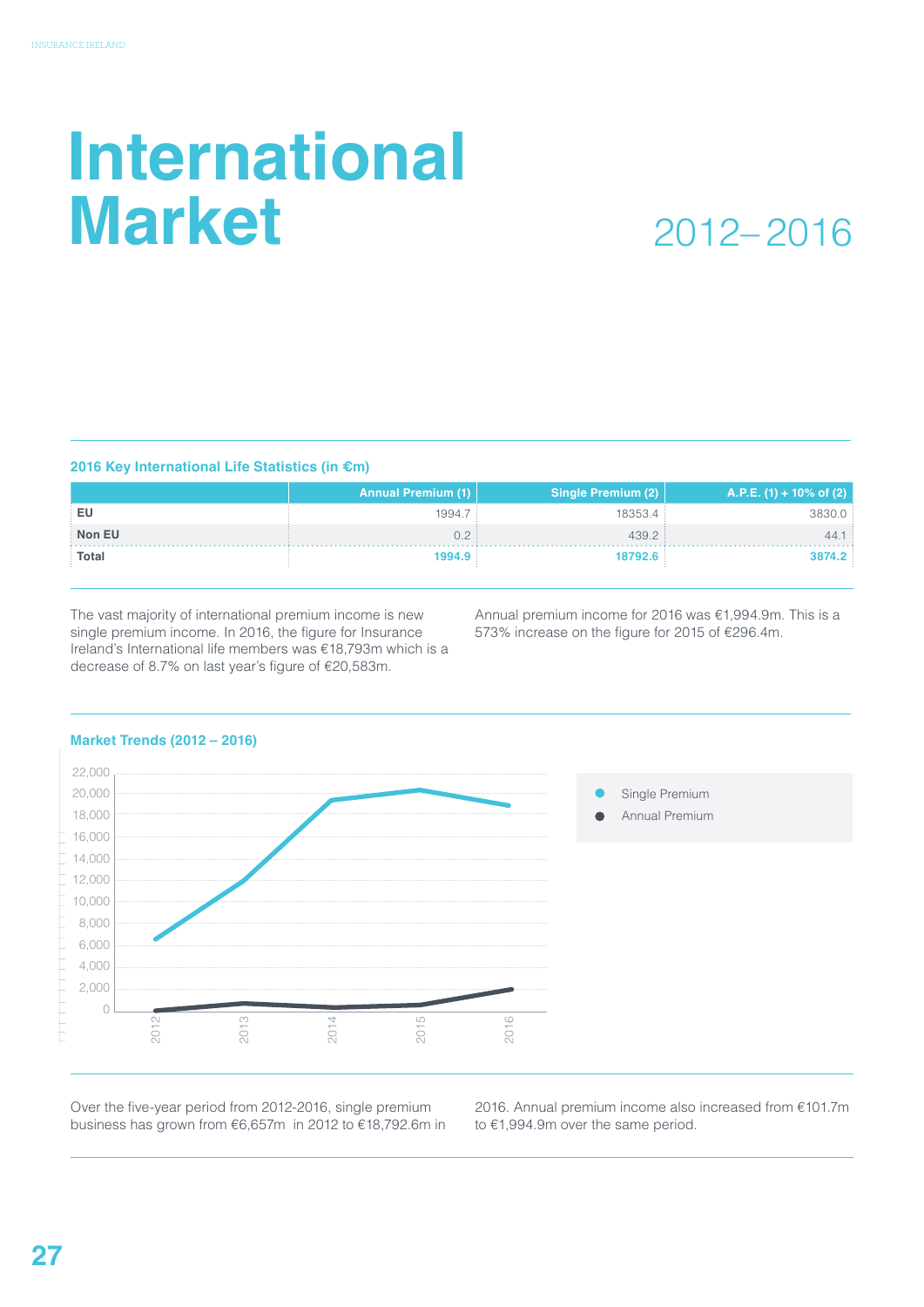| <b>Country of</b><br>Business* | <b>Single Premiums</b> | <b>Regular Premiums</b> |
|--------------------------------|------------------------|-------------------------|
| <b>Austria</b>                 | $\circ$                | $\circ$                 |
| <b>Belgium</b>                 | 8,375                  | 45                      |
| <b>Bulgaria</b>                | 114                    | 12,282                  |
| <b>Cyprus</b>                  | 43,763                 | 37,577                  |
| <b>Czech Republic</b>          | 8,208                  | 63,931                  |
| <b>Denmark</b>                 | $\mathbb O$            | $\circledcirc$          |
| <b>Estonia</b>                 | $\circ$                | 3                       |
| <b>Finland</b>                 | 197,461                | 21,878                  |
| <b>France</b>                  | 81,702                 | 183,656                 |
| Germany                        | 165,000                | 80,172                  |
| Greece                         | $\circ$                | $\circ$                 |
| Hungary                        | 16,991                 | 44,665                  |
| Ireland                        | 11,157                 | 34,983                  |
| Italy                          | 15,074,150             | 113,883                 |
| Latvia                         | $\mathbb O$            | $\circ$                 |
| Lithuania                      | $-1$                   | 141                     |
| Luxembourg                     | 59,014                 | 42                      |
| <b>Malta</b>                   | 102,505                | $\mathbb O$             |
| <b>Netherlands</b>             | 20                     | 22                      |
| <b>Poland</b>                  | $\mathbb O$            | $\circledcirc$          |
| Portugal                       | 86,735                 | 60,769                  |
| Romania                        | 3,947                  | 30,328                  |
| Slovekia                       | 4,759                  | 103,190                 |
| Slovania                       | $\circ$                | $\circ$                 |
| Spain                          | 185,623                | 92,143                  |
| Sweden                         | 496,963                | 3,255                   |
| <b>United Kingdom</b>          | 1,806,932              | 1,111,750               |
| <b>Total EU</b>                | 18,353,418             | 1,994,715               |
| Rest of Europe (non-EU)        | 278,657                | 169                     |
| <b>Rest of World</b>           | 160,561                | $\mathbf{0}$            |
| <b>TOTAL</b>                   | 18,792,636             | 1,994,884               |

**International life companies - country of business analysis of new business premiums for year ending 31/12/2016 (in €'000)**

*\* Note: Country of Business should be taken as country of residence of policyholder.*

The top two countries for single premium business were Italy and the United Kingdom. EU countries made up 98% of total single premium and more than 99.9% of total regular premium.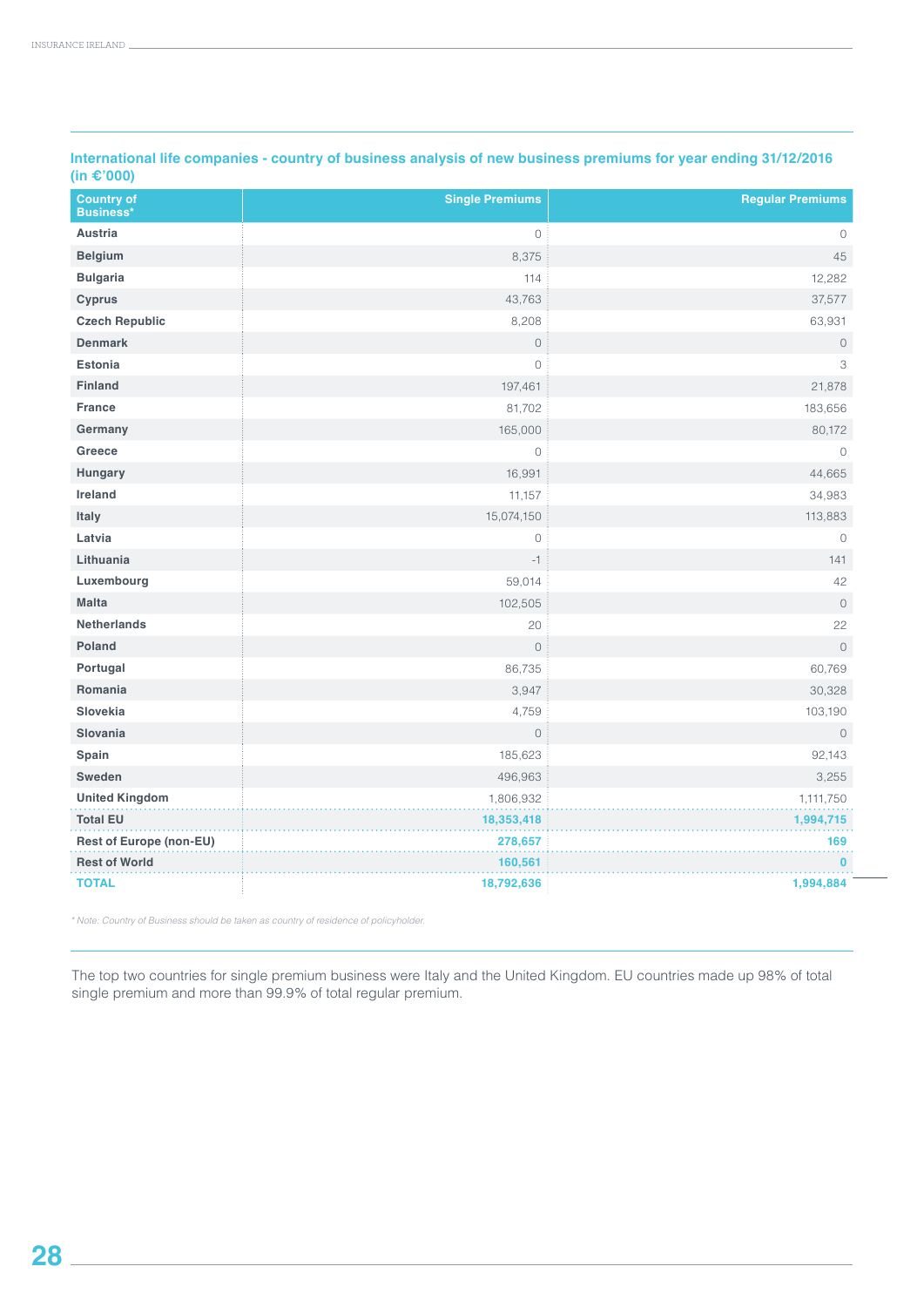

**Total: 20,787,523**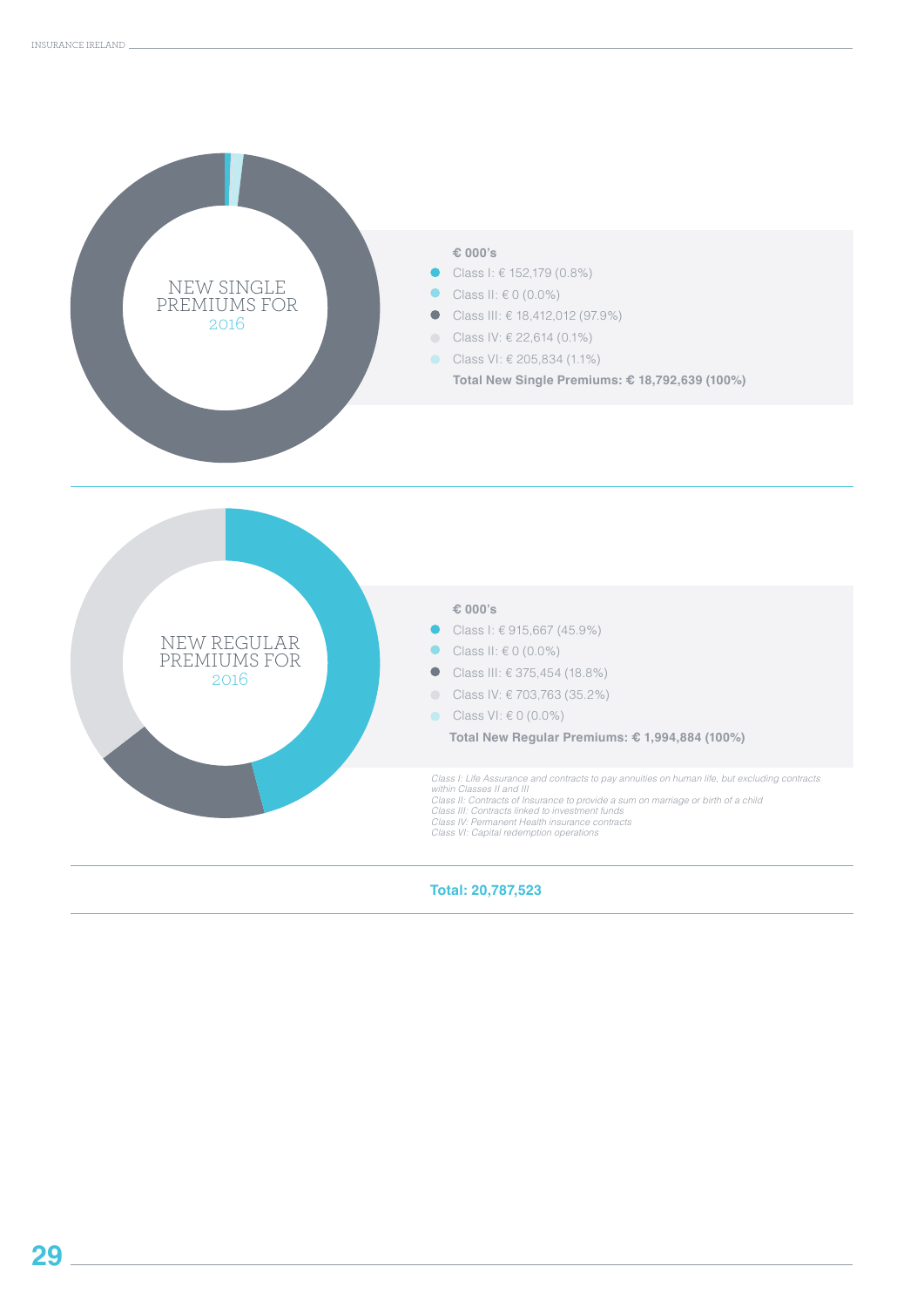| <b>Companies</b>                                    | Annual Premiums € 000's | Single Premiums € 000's | Total $\epsilon$ 000's |
|-----------------------------------------------------|-------------------------|-------------------------|------------------------|
| <b>Aegon Ireland</b>                                | $\circ$                 | 245,471                 | 245,471                |
| <b>AXA Life Europe Ltd</b>                          | 31                      | 226,839                 | 226,870                |
| <b>AXA MPS Financial Ltd</b>                        | 18,258                  | 1,291,623               | 1,309,881              |
| <b>Canada Life Assurance Europe</b>                 | 73,099                  | 122,391                 | 195,490                |
| <b>Darta Saving Life Assurance</b>                  | 15,244                  | 2,569,381               | 2,584,625              |
| <b>Generali PanEurope</b>                           | 27,942                  | 1,092,986               | 1,120,928              |
| <b>Intesa Sanpaolo Life</b>                         | 0                       | 8,976,989               | 8,976,989              |
| <b>MetLife Europe</b>                               | 1,757,224               | 187,441                 | 1,944,665              |
| Old Mututal International Ireland Ltd               | $\mathbf{0}$            | 433,855                 | 433,855                |
| <b>Prudential International Assurance (Ireland)</b> | 3,534                   | 1,116,828               | 1,120,362              |
| <b>SEB Life International</b>                       | 3,796                   | 756,682                 | 760,478                |
| <b>St. James's Place International</b>              | 77,070                  | 529,269                 | 606,339                |
| <b>The Lawrence Life Assurance</b>                  | 3                       | 636,641                 | 636,644                |
| <b>Zurich Life International Assurance</b>          | 18,683                  | 606,243                 | 624,926                |
| <b>Total</b>                                        | 1,994,884               | 18,792,639              | 20,787,523             |

#### **Insurance Ireland International Life Members' New Business Figures 2016**